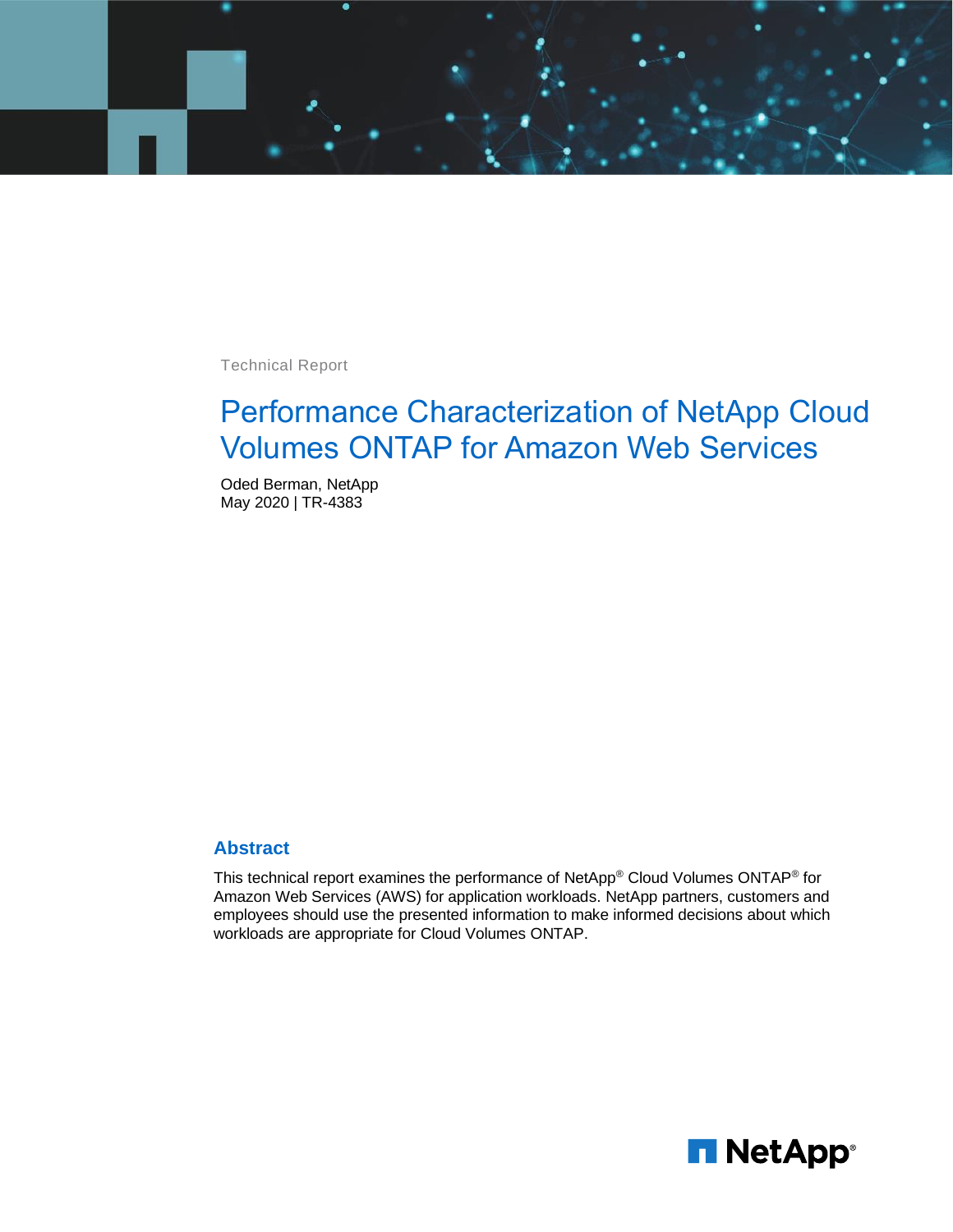#### **TABLE OF CONTENTS**

| 3 <sup>1</sup> |  |  |  |  |  |  |
|----------------|--|--|--|--|--|--|
|                |  |  |  |  |  |  |
|                |  |  |  |  |  |  |
|                |  |  |  |  |  |  |
|                |  |  |  |  |  |  |
|                |  |  |  |  |  |  |
|                |  |  |  |  |  |  |
|                |  |  |  |  |  |  |
|                |  |  |  |  |  |  |
|                |  |  |  |  |  |  |
|                |  |  |  |  |  |  |

#### **LIST OF TABLES**

#### **LIST OF FIGURES**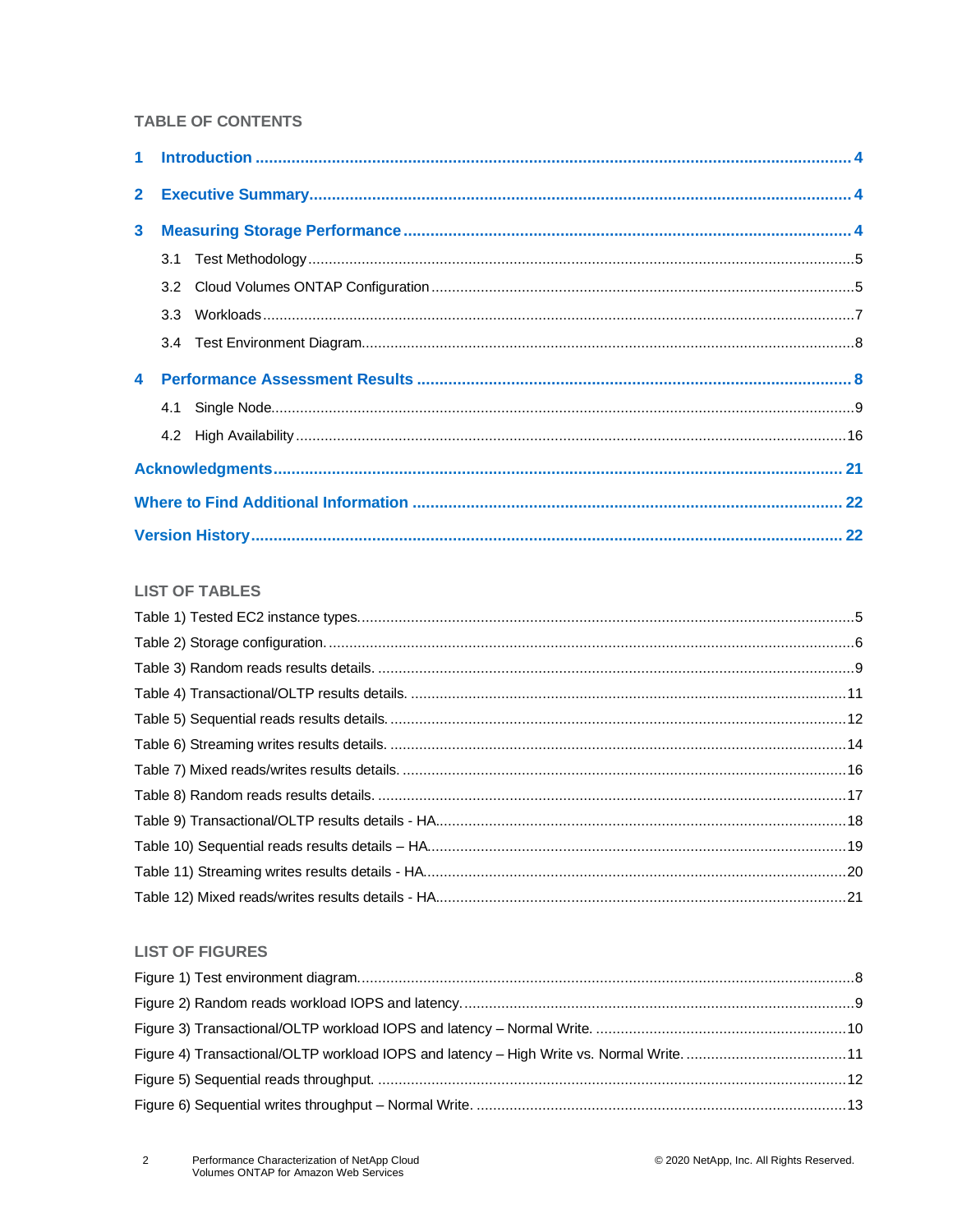| Figure 9) Mixed reads/writes workload throughput and latency - High Write vs. Normal Write 15 |  |
|-----------------------------------------------------------------------------------------------|--|
|                                                                                               |  |
|                                                                                               |  |
|                                                                                               |  |
|                                                                                               |  |
|                                                                                               |  |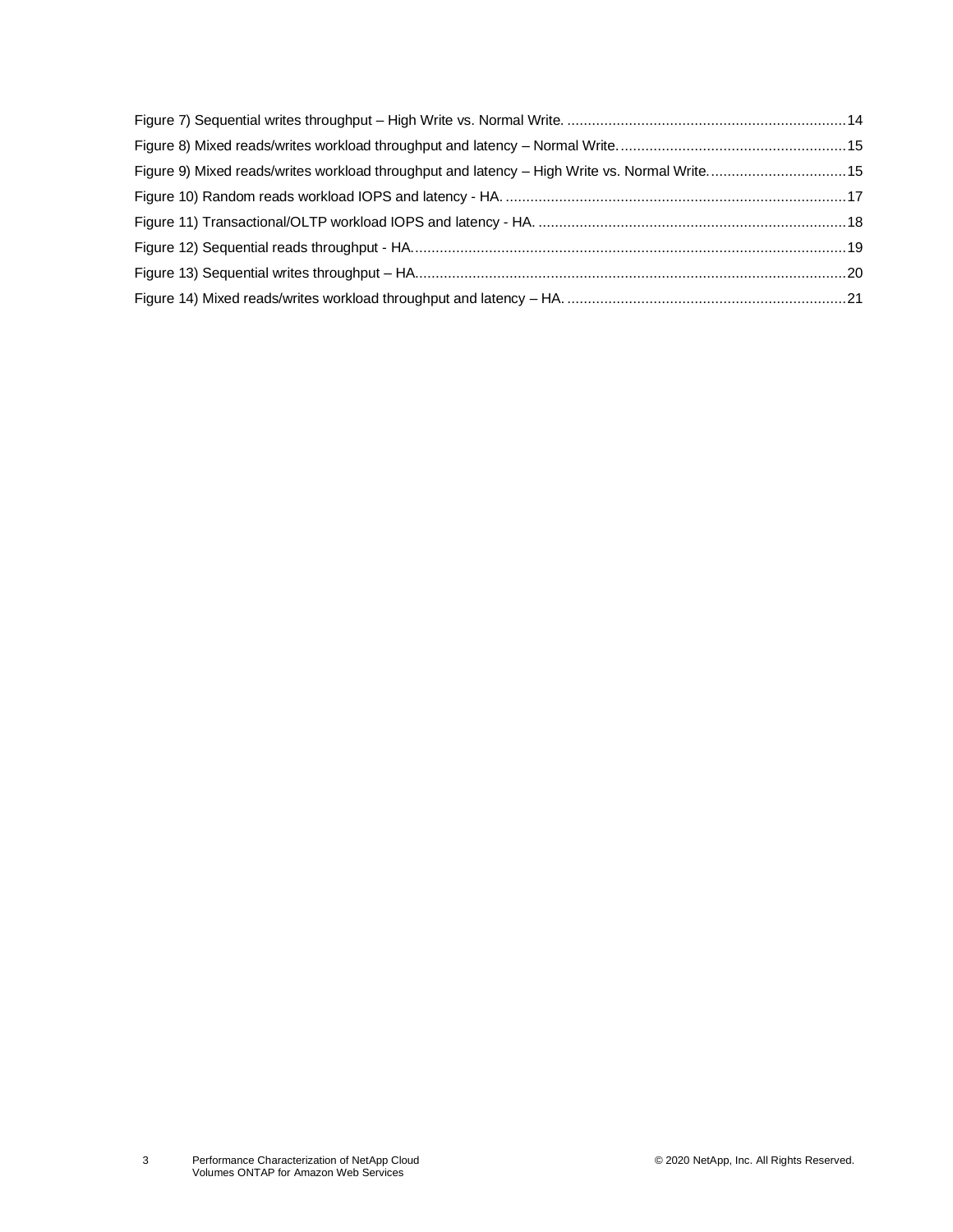# <span id="page-3-0"></span>**1 Introduction**

NetApp has a long history of providing leading-edge, high-performance, feature-rich data management solutions through its ONTAP family anywhere across the hybrid multicloud, providing the agility and mobility that organizations need in their digital transformation and cloud journey.

The NetApp® Cloud Volumes ONTAP® software-only storage offering is an enterprise-grade storage solution deployed in the public cloud that runs on top of native cloud compute services and manages native cloud block and object storage services. Today, Cloud Volumes ONTAP can be deployed in any of the "big three" cloud providers: Amazon Web Services (AWS), Azure, and Google Cloud. Cloud Volumes ONTAP optimizes cloud storage costs and performance while enhancing data protection, security, and compliance. It delivers a powerful storage solution for any enterprise workload, such as relational and non-relational databases, DevOps, virtual desktop infrastructure (VDI), Kubernetes, file services, disaster recovery, backup and archiving, and more.

Cloud Volumes ONTAP is available in two pricing models: pay as you go (PayGo) and bring your own license (BYOL). For the PayGo model, three types of license packages are available: Explore, Standard, and Premium. Each license package provides different compute and storage capacity options.

This technical report describes the results of performance assessments that were conducted with Cloud Volumes ONTAP for AWS. When deployed in AWS, Cloud Volumes ONTAP uses Amazon Elastic Compute Cloud (EC2), a secure and resizable compute capacity, and Amazon Elastic Block Store (EBS), a high-performance block storage service.

The performance of Cloud Volumes ONTAP is highly dependent on the underlying cloud services being used - the type of EC2 instance, the type and size of EBS volumes, and on the workload. Therefore, several types of workloads, each with different characteristics of I/O operations, were selected to be tested with Cloud Volumes ONTAP using different types of EC2 instances and a non-limiting EBS configuration.

# <span id="page-3-1"></span>**2 Executive Summary**

NetApp performed this study to showcase the storage performance and benefits of NetApp Cloud Volumes ONTAP in the AWS cloud. Understanding the performance characteristics of Cloud Volumes ONTAP for AWS is critical to set expectations and to help stakeholders make educated decisions about which of their workloads can be handled by Cloud Volumes ONTAP and to understand what the required cloud resources are.

The results are presented in section [4,](#page-7-1) [Performance Assessment Results.](#page-7-1) The results provide some basic understanding of the Cloud Volumes ONTAP performance capabilities in the AWS cloud and its dependency on the underlying infrastructure and the services that are used.

The chosen workloads for this study were transactional/OLTP, sequential reads, sequential writes, and mixed reads/writes. Each of the selected workloads is characterized by different mixture and access patterns of I/O operations.

# <span id="page-3-2"></span>**3 Measuring Storage Performance**

NetApp performed these assessments to measure the performance of Cloud Volumes ONTAP 9.7 in single-node and high-availability (HA) configurations with different application workloads. This section describes the methodology that NetApp used to assess Cloud Volumes ONTAP performance and the configuration that was used, as well as the workloads that were tested.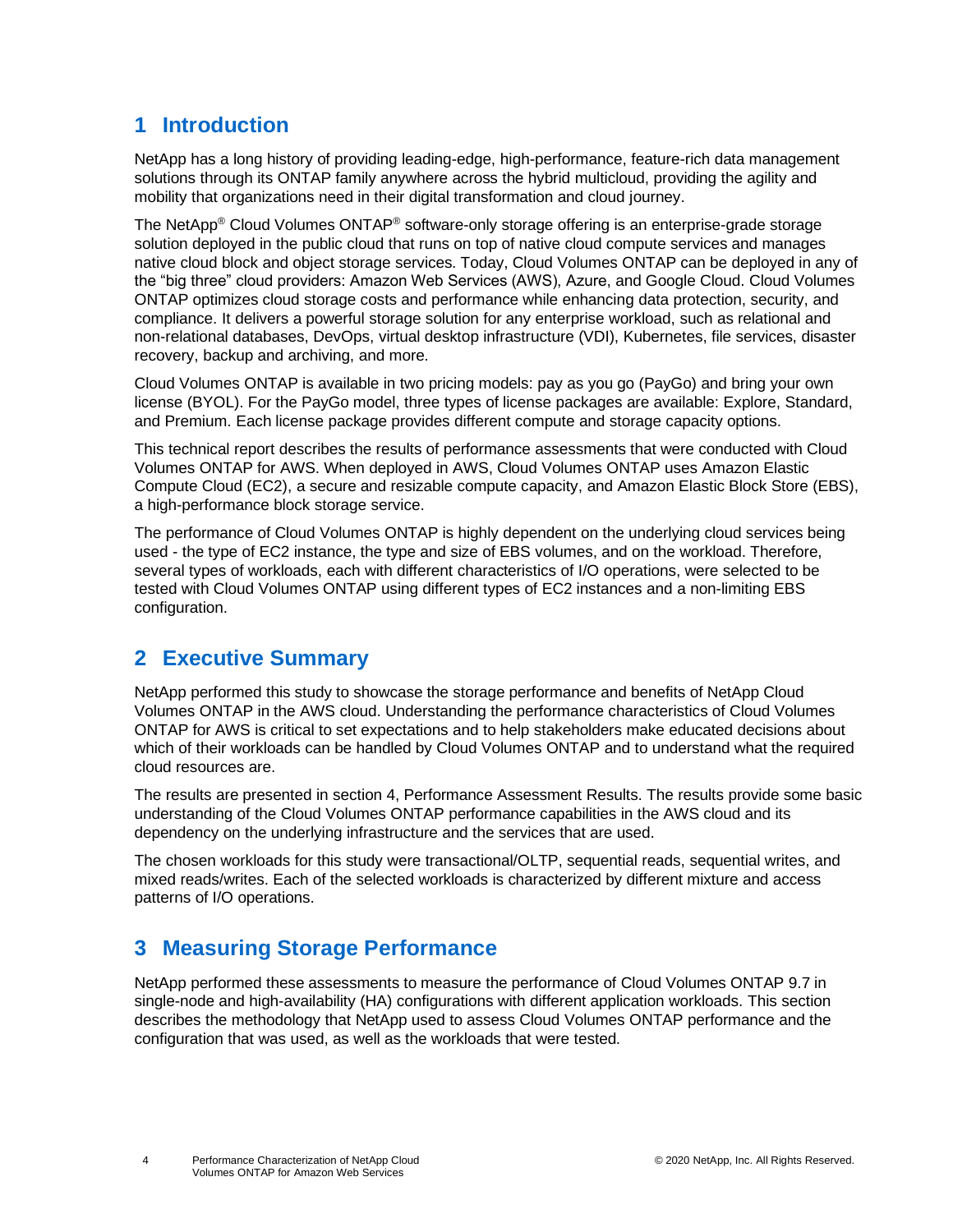### <span id="page-4-0"></span>**3.1 Test Methodology**

For this study, NetApp used Flexible I/O tester (FIO) version 3.16, a tool that can simulate any given workload. FIO generates a number of threads or processes, carrying out the type of I/O combination and patterns that the user specifies to generate the desired workloads. For more information, read the [FIO's](https://fio.readthedocs.io/en/latest/)  [documentation.](https://fio.readthedocs.io/en/latest/)

To get the most out of Cloud Volumes ONTAP, multiple FIO clients were used in the various assessments. The I/O workloads were generated by multiple m5.2xlarge EC2 instances (each with eight virtual CPUs [vCPUs] and 32GB of memory) running Red Hat Enterprise Linux 8.

All tests were performed with NFS v4, which is commonly used in a wide variety of workloads. NFS is a distributed file system, based on a client-server architecture, that enables users to access files and directories on a remote file system, much like the process to access local storage. The NFS protocol provides file-level access to logical storage resources such as a NetApp FlexVol® volume, an allocation of storage space that serves as a data container, hosted on Cloud Volumes ONTAP. A FlexVol volume is the basic storage unit that can be mounted by one or more NFS clients, providing access to users within the limits of the granted permissions.

In this study, multiple FlexVol volumes were configured and accessed by the clients. The goal was to achieve the best performance metrics possible for IOPS, throughput (the amount of data payload), and latency (the response time). All the results that are presented later in this report are the aggregated sum from the clients' side.

All the EC2 instances that NetApp used in the study, including the instances that Cloud Volumes ONTAP used, were created in the EU-WEST-1 (Ireland) region, in the same availability zone, Virtual Private Cloud, and subnet.

# <span id="page-4-1"></span>**3.2 Cloud Volumes ONTAP Configuration**

For this study, Cloud Volumes ONTAP was configured in both single node and high availability (HA) pair as an active-active configuration. Since the performance of Cloud Volumes ONTAP depends greatly on the underlying cloud services that are used (EC2 and EBS), different EC2 types were used and a nonlimiting EBS configuration. The EC2 types not only differ in their specifications, but they also incur different costs by AWS and by NetApp and belong to different pricing options (PayGo and BYOL) and PayGo licensing packages. The complete list of supported instances can be found in the [supported](https://docs.netapp.com/us-en/cloud-volumes-ontap/reference_configs_aws_97.html#supported-configurations-by-license)  configurations for [Cloud Volumes ONTAP 9.7 in AWS.](https://docs.netapp.com/us-en/cloud-volumes-ontap/reference_configs_aws_97.html#supported-configurations-by-license)

The specific combination of resources determines the overall performance of an EC2 instance. For Cloud Volumes ONTAP, the amount of vCPU effects the general performance, whereas the memory size directly affects the read performance. The EBS bandwidth acts as a throughput throttling factor that is independent of read and write performance levels. All of the supported instance types for Cloud Volumes ONTAP are EBS optimized and have dedicated bandwidth to Amazon EBS, with different maximal throughput, depending on the instance type. For additional information on the instance types, visit the [Amazon instance types](https://aws.amazon.com/ec2/instance-types/) page and [Amazon EBS-optimized instances](https://docs.aws.amazon.com/AWSEC2/latest/UserGuide/ebs-optimized.html) in the EC2 user guide.

### **EC2 Instances**

The following table [\(Table 1\)](#page-4-2) displays the EC2 instance types used by Cloud Volumes ONTAP that were tested:

| Model            | <b>vCPU</b>     |                    |       | Memory Storage Type<br>(GiB) | <b>Network</b>             | <b>EBS Bandwidth</b> |
|------------------|-----------------|--------------------|-------|------------------------------|----------------------------|----------------------|
|                  | EC <sub>2</sub> | ONTAP <sup>3</sup> | (GiB) |                              | <b>Bandwidth</b><br>(Gbps) | (Mbps)               |
| c5n.18xlarge $4$ | 72              | 48                 | 192   | EBS-only                     | 100                        | 19,000               |

<span id="page-4-2"></span>**Table 1) Tested EC2 instance types.**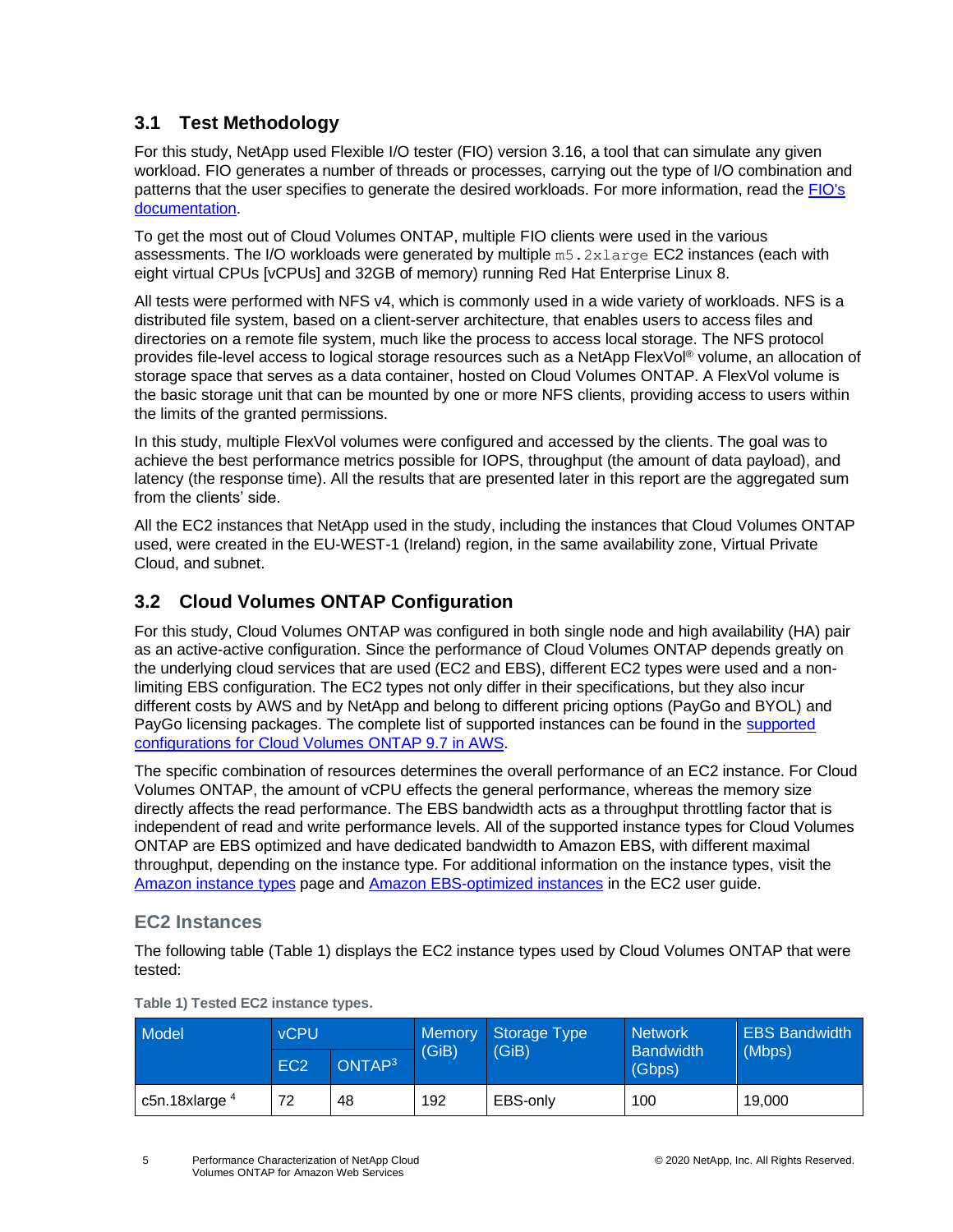| Model                        | <b>vCPU</b>     |                    | <b>Memory</b> | <b>Storage Type</b>        | <b>Network</b>             | <b>EBS Bandwidth</b> |
|------------------------------|-----------------|--------------------|---------------|----------------------------|----------------------------|----------------------|
|                              | EC <sub>2</sub> | ONTAP <sup>3</sup> | (GiB)         | (GiB)                      | <b>Bandwidth</b><br>(Gbps) | (Mbps)               |
| c5n.9xlarge                  | 36              | 36                 | 96            | EBS-only                   | 50                         | 9,500                |
| c5.9xlarge                   | 36              | 36                 | 72            | EBS-only                   | 10                         | 9,500                |
| c5d.18xlarge <sup>2</sup>    | 72              | 48                 | 144           | 2 x 900 NVMe<br><b>SSD</b> | 25                         | 19,000               |
| c5d.9xlarge <sup>2</sup>     | 36              | 36                 | 72            | 1 x 900 NVMe<br><b>SSD</b> | 10                         | 9,500                |
| r5dn.12xlarge <sup>2,4</sup> | 48              | 48                 | 384           | 2 x 900 NVMe<br><b>SSD</b> | 10                         | 9,500                |
| r5.12xlarge                  | 48              | 48                 | 384           | EBS-only                   | 10                         | 9,500                |
| r5.8xlarge                   | 32              | 24                 | 256           | EBS-only                   | 10                         | 6,800                |
| $r5.2x$ large <sup>1</sup>   | 8               | 8                  | 64            | EBS-only                   | 10                         | 4,750                |
| m5.16xlarge                  | 64              | 48                 | 256           | EBS-only                   | 20                         | 13,600               |
| m5d.12xlarge <sup>2</sup>    | 48              | 48                 | 192           | 2 x 900 NVMe<br><b>SSD</b> | 10                         | 9,500                |
| m5d.8xlarge <sup>2</sup>     | 32              | 24                 | 128           | 2 x 600 NVMe<br><b>SSD</b> | 10                         | 6,800                |
| m5.4xlarge                   | 16              | 16                 | 64            | EBS-only                   | 10                         | 4,750                |
| m5.2xlarge $1$               | 8               | 8                  | 32            | EBS-only                   | 10                         | 4,750                |

**Note:**

1.These instance types can support maximum performance for 30 minutes at least once every 24 hours. If you have a workload that requires sustained maximum performance for longer than 30 minutes, select a different instance type. .

2. These instance types, in addition to EBS, include local NVMe storage, which Cloud Volumes ONTAP uses as NetApp Flash Cache. NetApp Flash Cache speeds access to data through real-time intelligent caching. It is effective for random read-intensive workloads, including databases, email, and file services. .

3. Currently, Cloud Manager deploys Cloud Volumes ONTAP with 16 vCPUs as a maximum limit, however additional vCPUs are supported. Changing the number of vCPUs currently requires a manual procedure.

4. Instances are not officially supported yet.

# **Storage Configuration**

All Cloud Volumes ONTAP nodes were configured with multiple EBS General Purpose SSD (gp2) volumes as shown in the following table [\(Table 2\)](#page-5-0) – For more information, see diagram in section [3.4,](#page-7-0) [Test Environment Diagram.](#page-7-0)

<span id="page-5-0"></span>

|  | Table 2) Storage configuration. |
|--|---------------------------------|
|  |                                 |

| <b>Resources</b>                  | Single Node                 | <b>High Availability Node</b> |
|-----------------------------------|-----------------------------|-------------------------------|
| # of GP2 EBS volumes              | 12 (each 6TB in size)       | 6 (each 6TB in size)          |
| # of aggregates                   | 2 (each with 6 EBS volumes) | 1 (with 6 EBS volumes)        |
| # of FlexVol volumes in aggregate |                             |                               |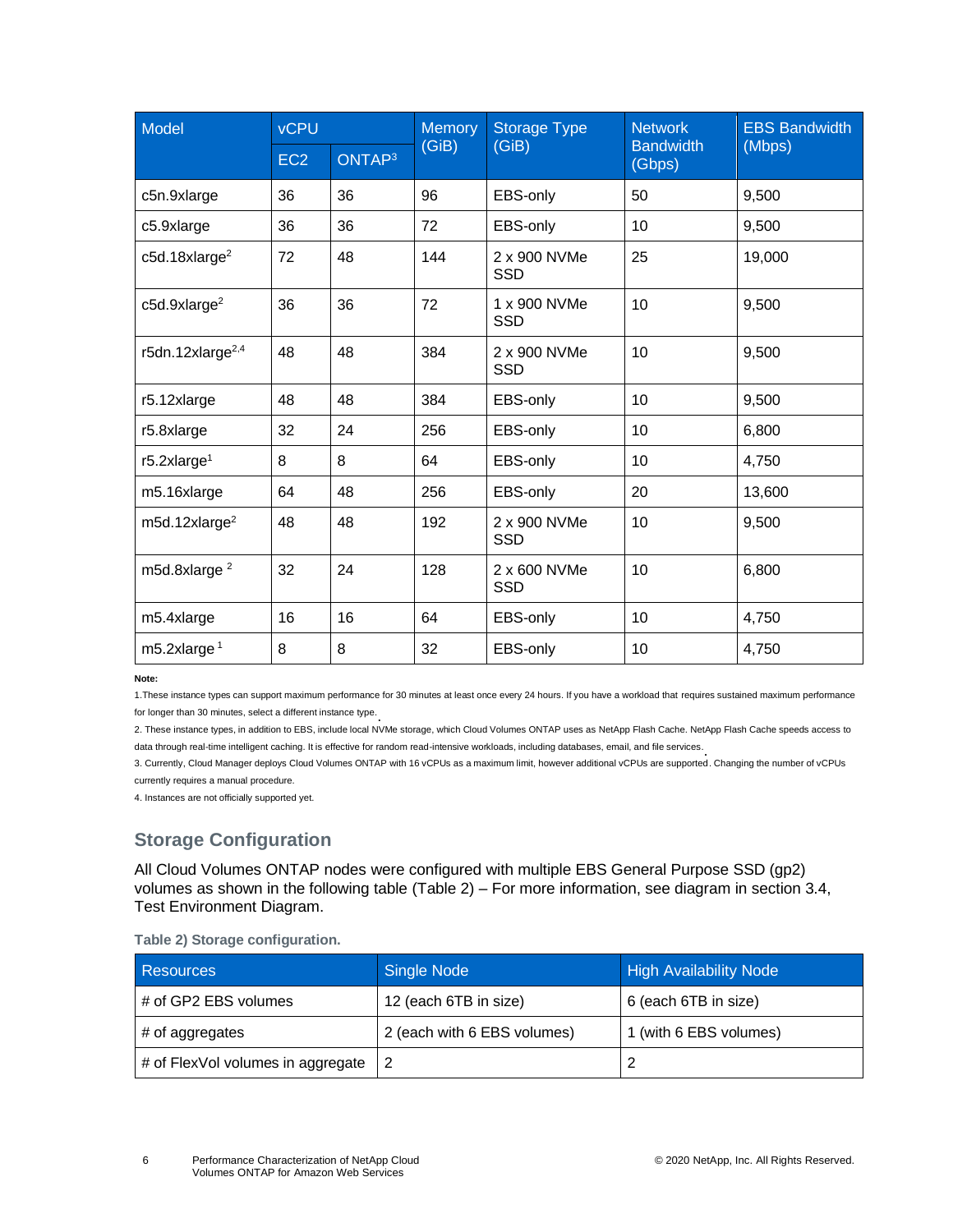Using General Purpose SSD is the recommended best practice because it balances price performance for a wide variety of workloads and transactional data. Cloud Volumes ONTAP supports other types of EBS volumes, such as EBS Provisioned IOPS SSD (io1), Throughput Optimized HDD (st1) and Cold HDD (sc1). For additional information about Amazon EBS, visit [Amazon EBS volume types](https://aws.amazon.com/ebs/features/?nc=sn&loc=1) .

### **Write Speed**

Cloud Volumes ONTAP's [Write Speed](https://docs.netapp.com/us-en/occm/task_planning_your_config.html#understanding-storage-limits) option, dramatically affects write performance and can be set to either **Normal** (default) or **High**.

When the write speed is set to  $Normal$ , data is first written to persistent storage and then an acknowledgment is sent back to the client. This process eliminates the chance of data loss if an unplanned outage occurs.

When the write speed is set to High, data is buffered in memory and an acknowledgment is sent back to the client before the data is committed to persistent storage. High write speed enhances write performance but also increases the potential for data loss if an unplanned outage occurs. Users should enable a high write speed only if enhanced write performance is required and if data loss can either be tolerated or be handled by the application. For example, data loss from an unplanned outage can be tolerated, or the application (such as Microsoft SQL Server for Always On availability groups or MySQL replication) can handle data loss.

All instances were tested with Write Speed set to Normal. To demonstrate the Write Speed effect on write performance, two single node Cloud Volumes ONTAP instances were tested with the option set to High. In section [4](#page-7-1) [Performance Assessment Results,](#page-7-1) the values for both instances, in both Normal and High write speeds are presented in the applicable workloads.

#### <span id="page-6-0"></span>**3.3 Workloads**

In this study, five different workloads were configured and tested. Each tested workload consisted of a unique I/O mixture and access pattern that simulated workloads that are used in widely deployed applications:

- **Random reads** (4K block size 100% reads, and 100% random access I/O). A random read is a disk access pattern whereby small (4K) blocks of data are read from random locations. This workload is used primarily within the context of benchmarking how effective a device is at quickly retrieving small pieces of data from random locations.
- **Transactional/OLTP** (8KB block size, 80% reads, and 100% random access I/O). A transactional workload is typically identified by a database that receives numerous requests for data and multiple changes to this data from several users over time. These modifications are called transactions. The transactions are small and primarily random in nature with high concurrency. This type of workload is generated by transactional database applications such as SAP, Oracle, and SQL Server and MySQL databases.
- **Sequential reads** (64KB block size, 100% reads, and 100% sequential access I/O). In a streaming reads workload, only sequential read operations are performed (and they are concurrent, large, contiguous requests). This workload is typically generated by applications such as media servers (for example, video on demand) and virtual tape libraries.
- **Sequential writes** (64KB block size, 100% writes, and 100% sequential access I/O). In a streaming writes workload, only sequential write operations are performed (and they are concurrent, large, contiguous requests). This workload is typically generated by applications such as media capture, virtual tape libraries, medical imaging, backup and archiving, and video surveillance.
- **Mixed reads/writes** (16KB block size, 50% reads, and 100% random access I/O). Many applications generate a mix of read/write operations that differ in the reads versus writes percentage, block size, and random versus sequential percentage and that typically require high throughput and low latency. A mix of 50% reads and 50% writes is a common starting point for measuring. That kind of workload can be found, for example, in a VDI.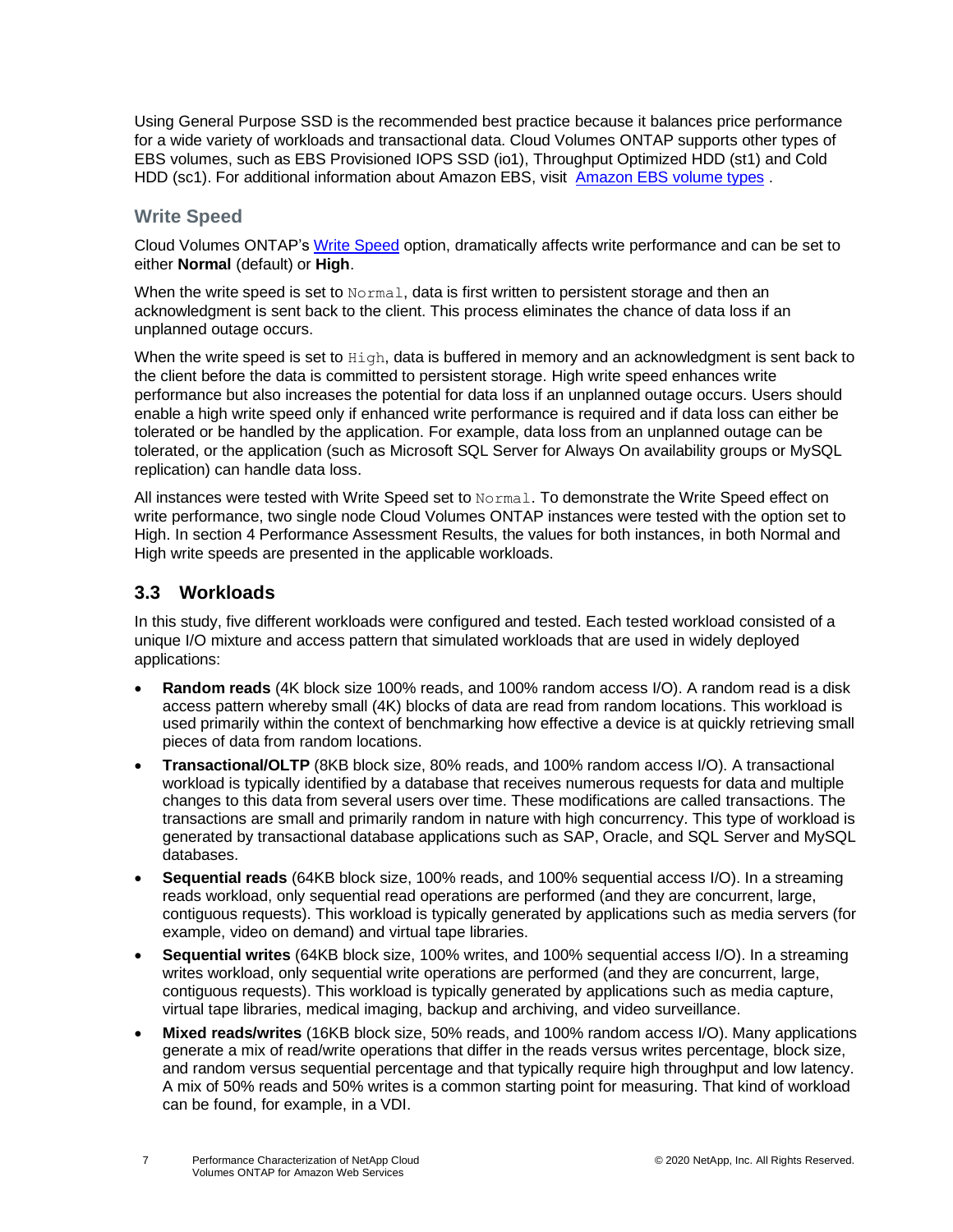### <span id="page-7-0"></span>**3.4 Test Environment Diagram**

[Figure 1](#page-7-2) displays the environment and AWS resources that NetApp used for the performance assessments.



<span id="page-7-2"></span>

# <span id="page-7-1"></span>**4 Performance Assessment Results**

This section describes the values of the performance metrics that were obtained in the process of assessing NetApp Cloud Volumes ONTAP for AWS for a single-node and HA pair as an active-active configuration deployed in a single availability zone.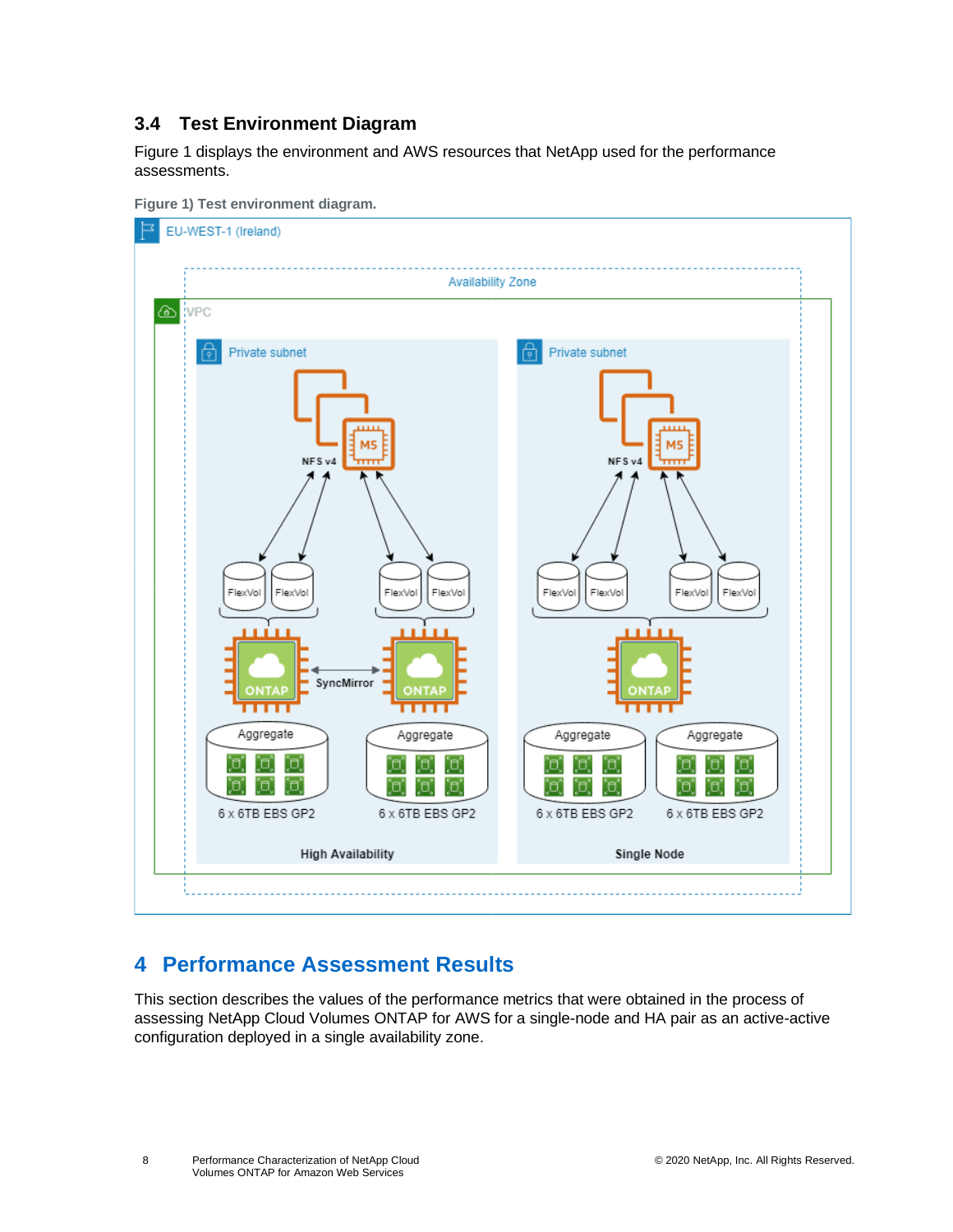### <span id="page-8-0"></span>**4.1 Single Node**

The following figures and tables describe the performance metrics of Cloud Volumes ONTAP for AWS in a single node configuration in applicable workloads.

#### **Random Reads**

The significant metrics for this type of workload are IOPS and latency, as shown in the following figure and table [\(Figure 2](#page-8-2) and [Table 3\)](#page-8-1).

<span id="page-8-2"></span>**Figure 2) Random reads workload IOPS and latency.**



<span id="page-8-1"></span>**Table 3) Random reads results details.**

| <b>Model</b>  | <b>IOPS</b> | <b>Throughput (MBps)</b> | Latency (ms) |
|---------------|-------------|--------------------------|--------------|
| m5.2xlarge    | N/A         | N/A                      | N/A          |
| c5d.18xlarge  | 200263      | 801                      | 1.52         |
| m5d.12xlarge  | 132312      | 529                      | 3.29         |
| c5d.9xlarge   | 130848      | 523                      | 3.3          |
| r5dn.12xlarge | 125855      | 503                      | 3.55         |
| c5.18xlarge   | 99280       | 397                      | 3.56         |
| c5n.18xlarge  | 95282       | 381                      | 4.84         |
| m5.16xlarge   | 76933       | 308                      | 6.03         |
| r5.12xlarge   | 72920       | 292                      | 6.08         |
| m5d.8xlarge   | 70663       | 283                      | 6.19         |
| m5.4xlarge    | 63331       | 253                      | 7.35         |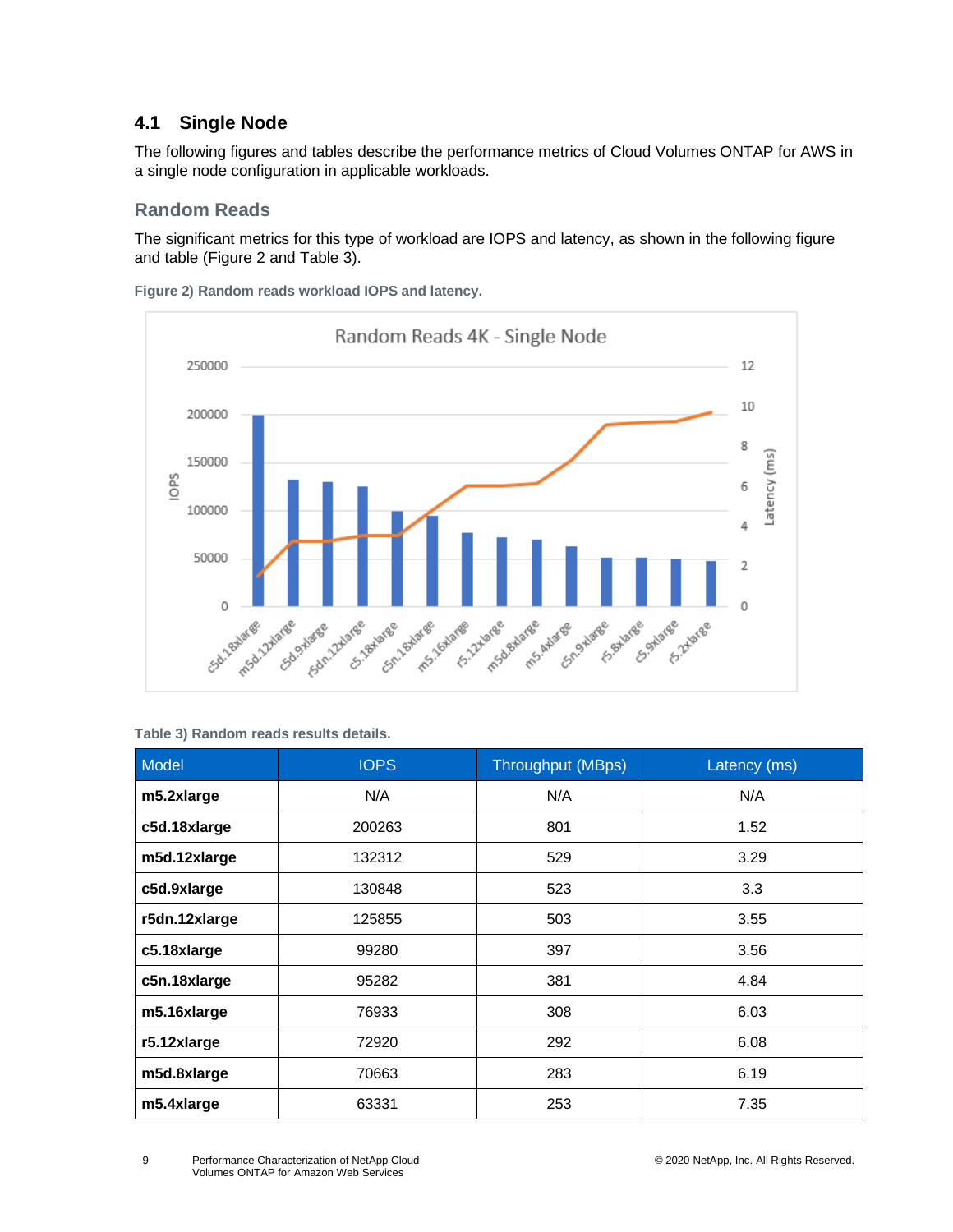| Model       | <b>IOPS</b> | Throughput (MBps) | Latency (ms) |
|-------------|-------------|-------------------|--------------|
| c5n.9xlarge | 51753       | 207               | 9.09         |
| r5.8xlarge  | 50819       | 203               | 9.22         |
| c5.9xlarge  | 50537       | 202               | 9.29         |

### **Transactional/OLTP**

The significant metrics for this type of workload are IOPS and latency, as shown in the following figures and tables [\(Figure 3](#page-9-0) and [Figure 4](#page-10-1) an[d Table 4\)](#page-10-0).

<span id="page-9-0"></span>

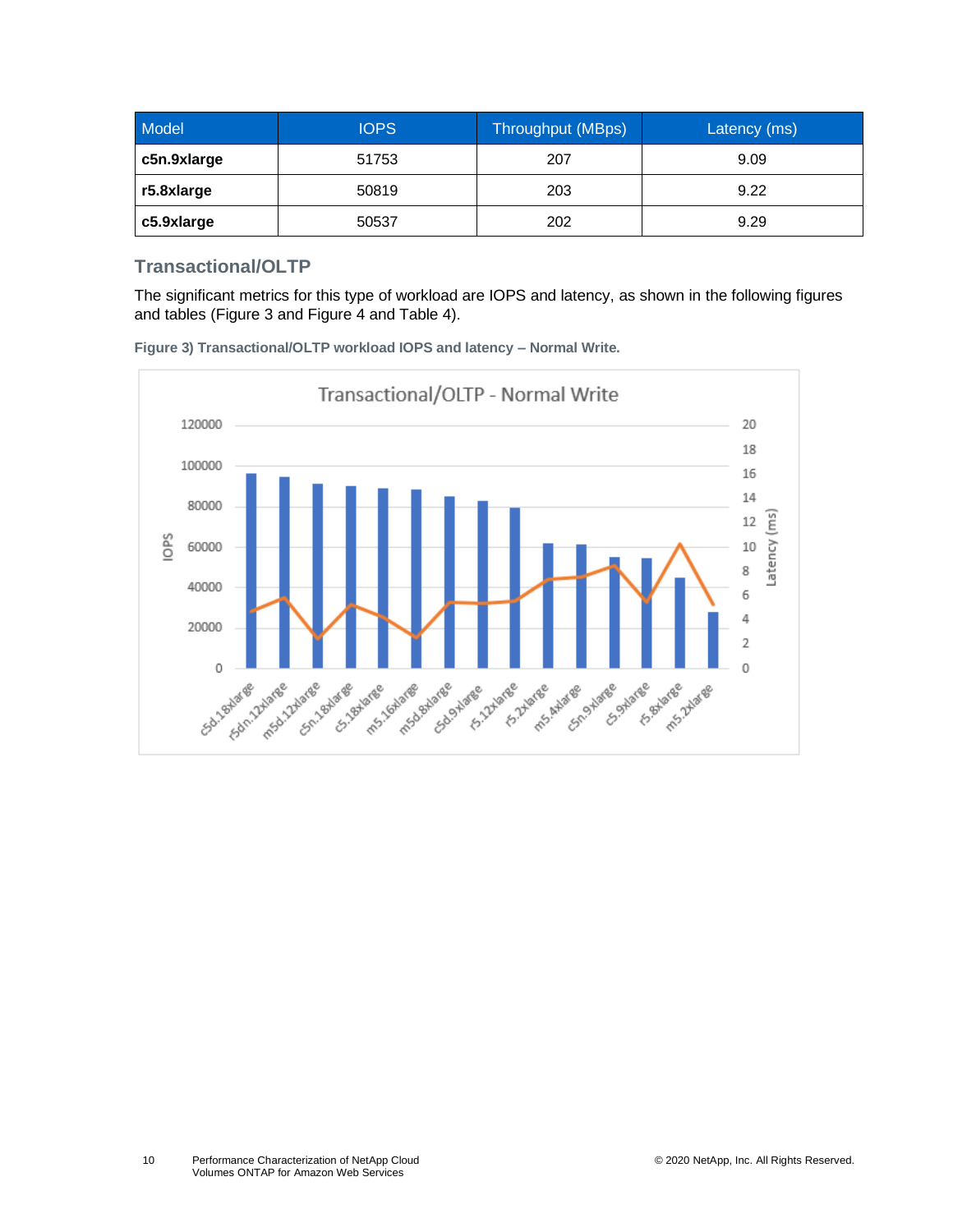

<span id="page-10-1"></span>**Figure 4) Transactional/OLTP workload IOPS and latency – High Write vs. Normal Write.**

#### <span id="page-10-0"></span>**Table 4) Transactional/OLTP results details.**

| Model                        | <b>IOPS</b>    | <b>Throughput (MBps)</b> | Latency (ms) |
|------------------------------|----------------|--------------------------|--------------|
| c5d.18xlarge                 | 96236          | 770                      | 4.7          |
| r5dn.12xlarge <sup>1</sup>   | 94729 (192188) | 758 (1537)               | 5.9(2)       |
| m5d.12xlarge                 | 91566          | 733                      | 2.5          |
| $c$ 5n.18xlarge <sup>1</sup> | 90002 (123134) | 720 (985)                | 5.3(3.8)     |
| c5.18xlarge                  | 88948          | 712                      | 4.29         |
| m5.16xlarge                  | 88388          | 707                      | 2.6          |
| m5d.8xlarge                  | 85164          | 681                      | 5.5          |
| c5d.9xlarge                  | 82776          | 662                      | 5.41         |
| r5.12xlarge                  | 79544          | 636                      | 5.6          |
| r5.2xlarge                   | 61799          | 494                      | 7.39         |
| m5.4xlarge                   | 61235          | 490                      | 7.53         |
| c5n.9xlarge                  | 55253          | 442                      | 8.49         |
| c5.9xlarge                   | 54899          | 439                      | 5.45         |
| r5.8xlarge                   | 44995          | 360                      | 10.33        |

1. High write speed values in parenthesis.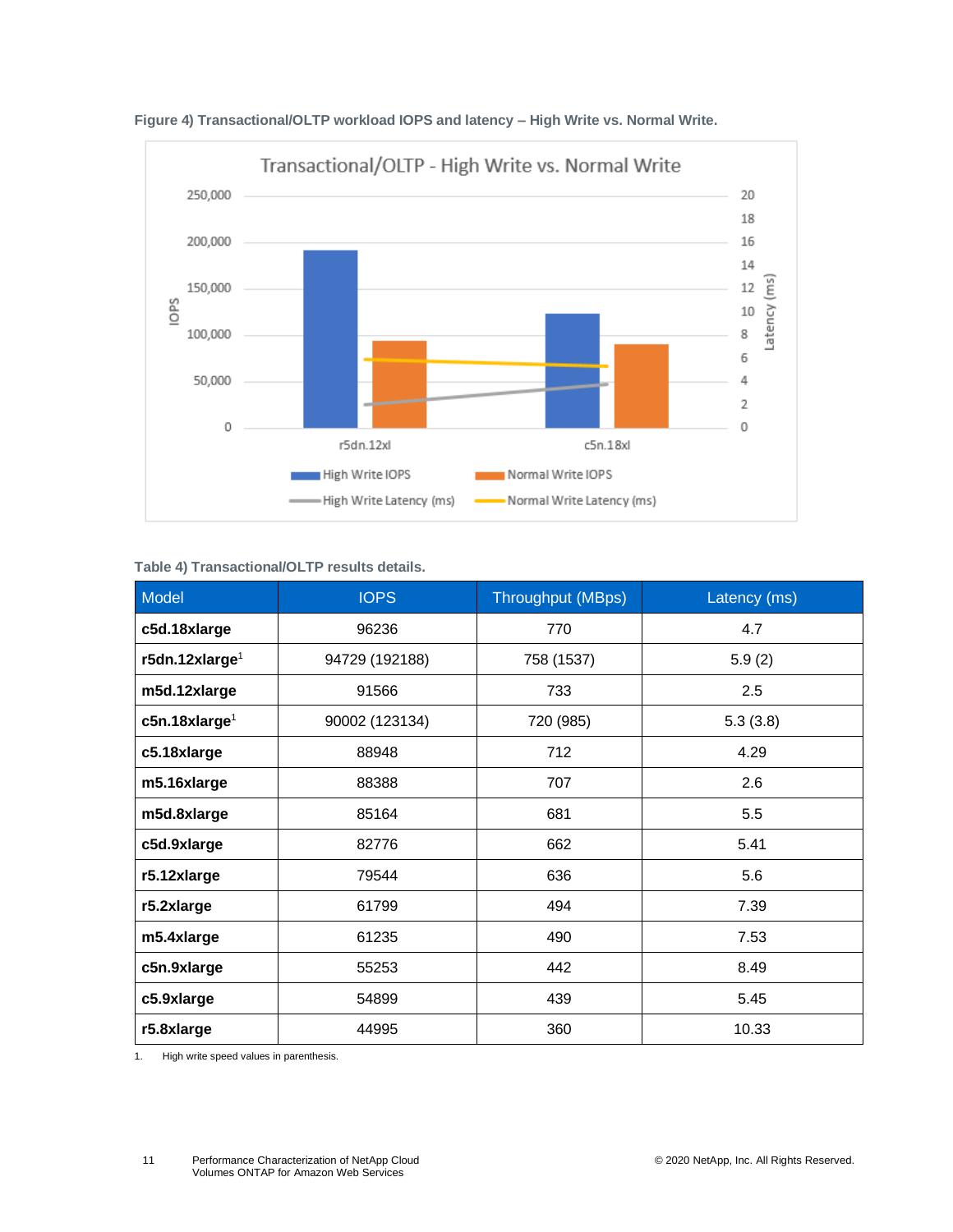### **Sequential Reads**

The significant metric for this type of workload is throughput, as shown in the following figure and table [\(Figure 5](#page-11-1) an[d Table 5\)](#page-11-0).



<span id="page-11-1"></span>**Figure 5) Sequential reads throughput.**

<span id="page-11-0"></span>**Table 5) Sequential reads results details.**

| <b>Model</b>  | <b>IOPS</b> | <b>Throughput (MBps)</b> | Latency (ms)   |
|---------------|-------------|--------------------------|----------------|
| c5n.18xlarge  | 64949       | 4157                     | 5              |
| r5dn.12xlarge | 58799       | 3763                     | 6.9            |
| c5d.18xlarge  | 45857       | 2935                     | 6              |
| m5.16xlarge   | 38139       | 2441                     | $\overline{2}$ |
| c5.18xlarge   | 36949       | 2365                     | 7.3            |
| c5n.9xlarge   | 28451       | 1821                     | 16.1           |
| m5d.12xlarge  | 22961       | 1470                     | 0.46           |
| r5.12xlarge   | 22941       | 1468                     | 0.88           |
| c5d.9xlarge   | 22082       | 1413                     | 2.69           |
| c5.9xlarge    | 19954       | 1277                     | 11.2           |
| r5.8xlarge    | 19104       | 1223                     | 2              |
| m5.4xlarge    | 19026       | 1218                     | 4.19           |
| m5d.8xlarge   | 19023       | 1217                     | 2.07           |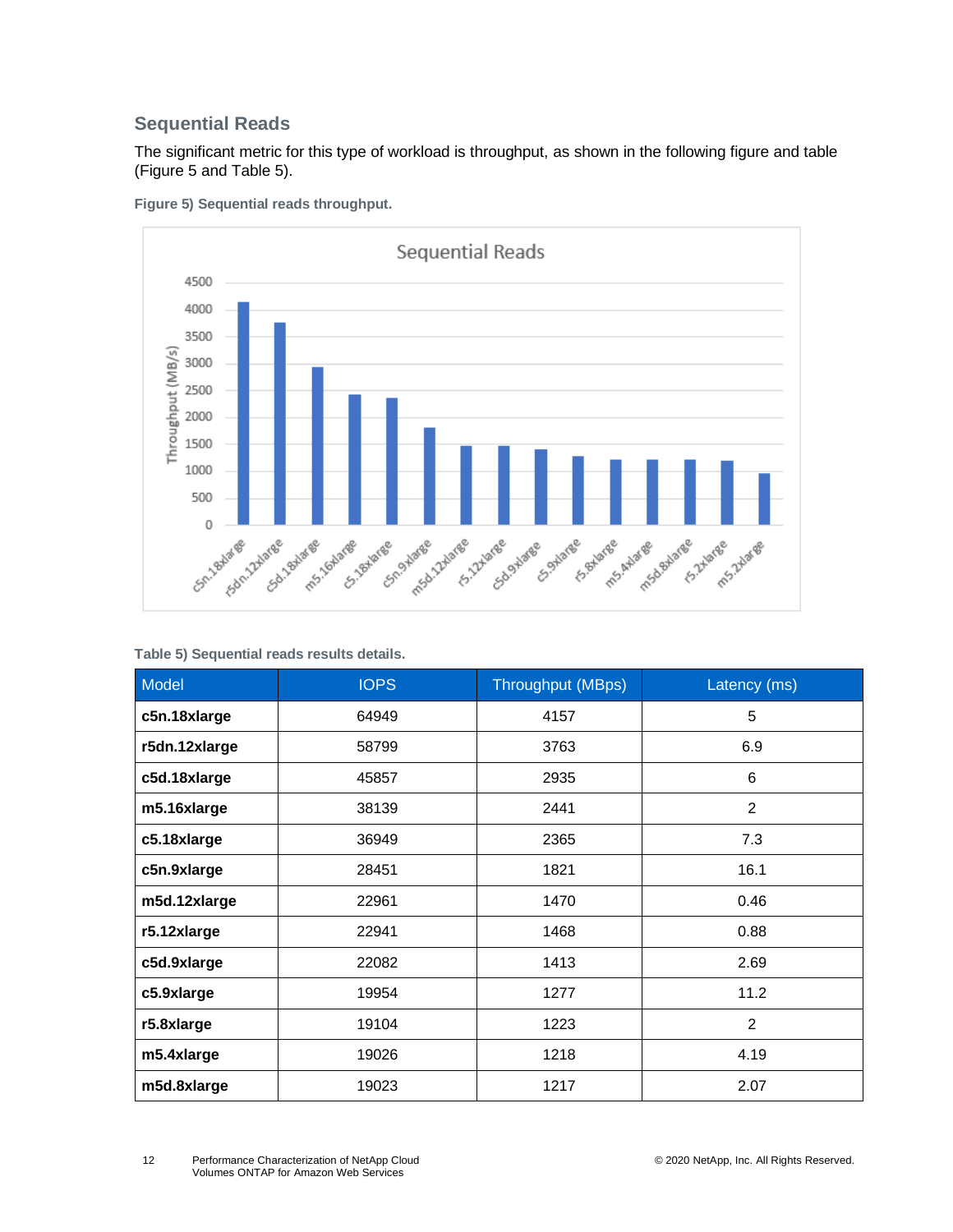| Model      | <b>IOPS</b> | Throughput (MBps) | Latency (ms) |
|------------|-------------|-------------------|--------------|
| r5.2xlarge | 18866       | 1207              | 1.36         |
| m5.2xlarge | 15214       | 974               | 0.6          |

#### **Sequential Writes**

The significant metric for this type of workload is throughput, as shown in the following figures and table [\(Figure 6](#page-12-0) and [Figure 7](#page-13-1) an[d Table 6\)](#page-13-0).

<span id="page-12-0"></span>**Figure 6) Sequential writes throughput – Normal Write.**

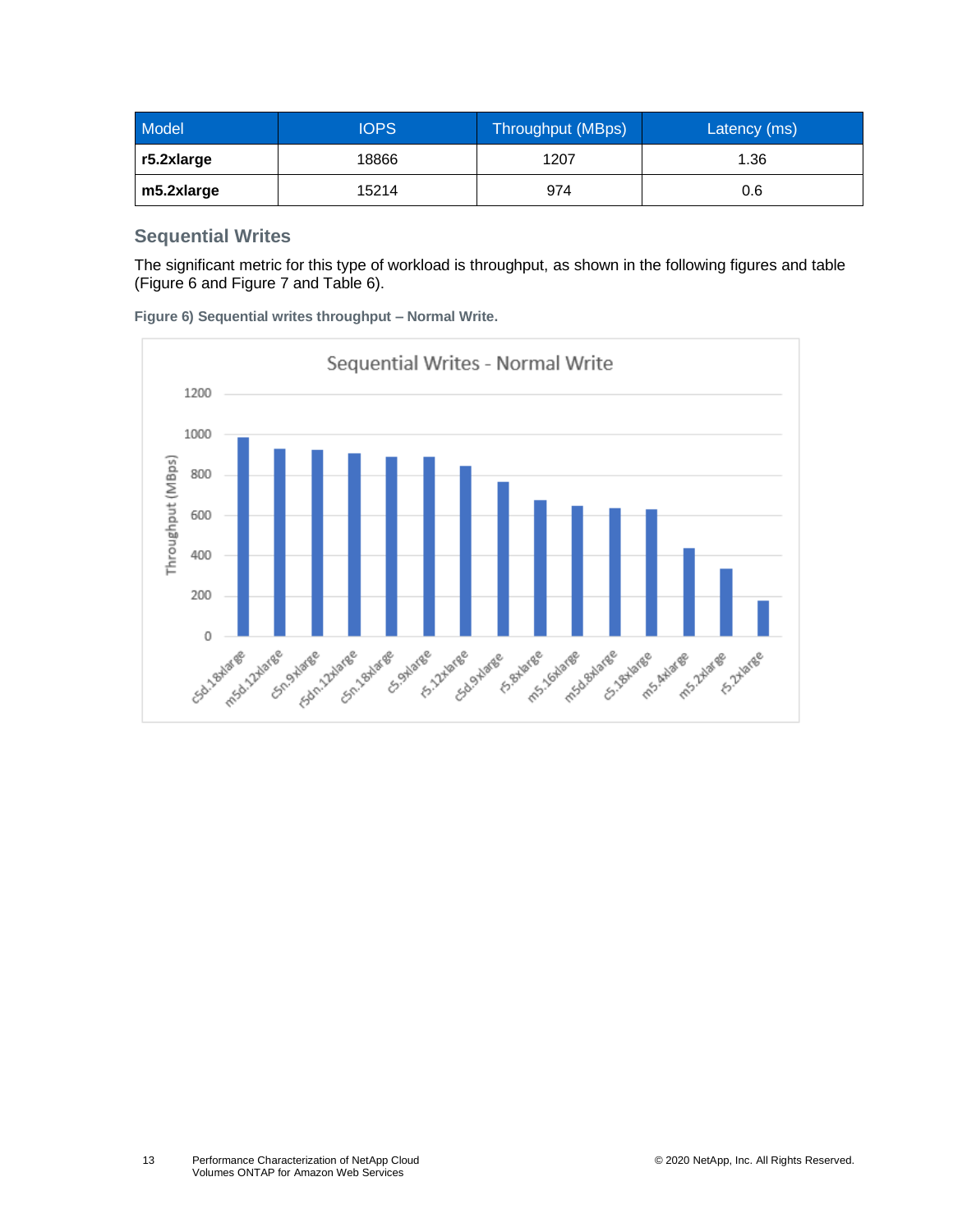

<span id="page-13-1"></span>

<span id="page-13-0"></span>**Table 6) Streaming writes results details.**

| Model                      | <b>IOPS</b>   | Throughput (MBps) | Latency (ms) |
|----------------------------|---------------|-------------------|--------------|
| c5d.18xlarge               | 15465         | 990               | 32           |
| m5d.12xlarge               | 14530         | 930               | 32           |
| c5n.9xlarge                | 14496         | 928               | 33           |
| r5dn.12xlarge <sup>1</sup> | 14183 (16989) | 908 (1087)        | 47 (11)      |
| c5n.18xlarge <sup>1</sup>  | 13948 (24951) | 893 (1597)        | 35(8)        |
| c5.9xlarge                 | 13911         | 890               | 34           |
| r5.12xlarge                | 13198         | 845               | 36           |
| c5d.9xlarge                | 12013         | 769               | 9.23         |
| r5.8xlarge                 | 10557         | 676               | 40.53        |
| m5.16xlarge                | 10138         | 649               | 46.29        |
| m5d.8xlarge                | 9987          | 639               | 43.06        |
| c5.18xlarge                | 9882          | 632               | 8.83         |
| m5.4xlarge                 | 6843          | 438               | 37.42        |
| m5.2xlarge                 | 5264          | 337               | 14.5         |
| r5.2xlarge                 | 2745          | 176               | 44.53        |

1. High write speed values in parenthesis.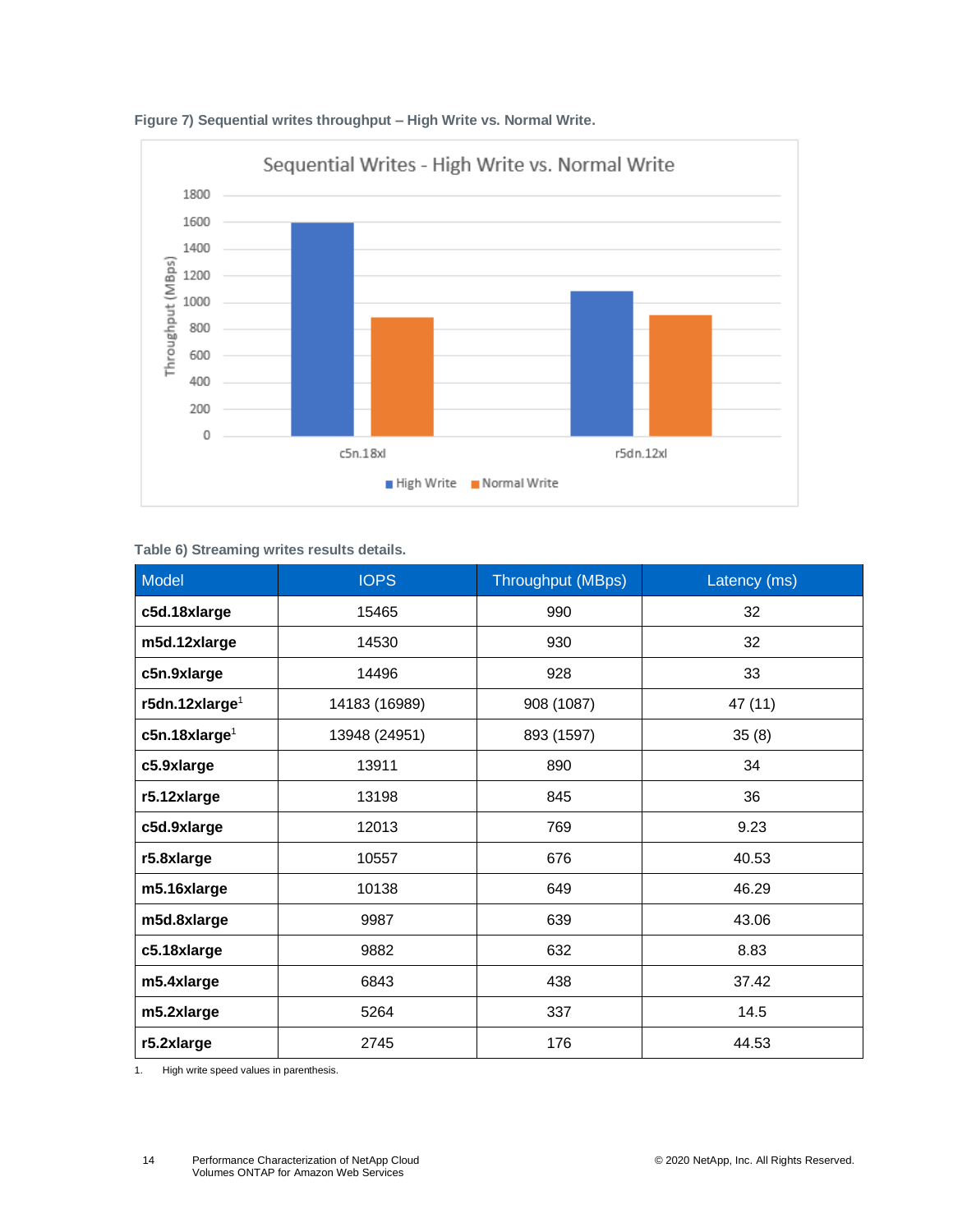#### **Mixed Reads/Writes**

The significant metrics for this type of workload are throughput and latency, as shown in the following figures and table [\(Figure 8](#page-14-0) and [Figure 9](#page-14-1) and [Table 7\)](#page-15-1).



<span id="page-14-0"></span>**Figure 8) Mixed reads/writes workload throughput and latency – Normal Write.**

<span id="page-14-1"></span>**Figure 9) Mixed reads/writes workload throughput and latency – High Write vs. Normal Write.**

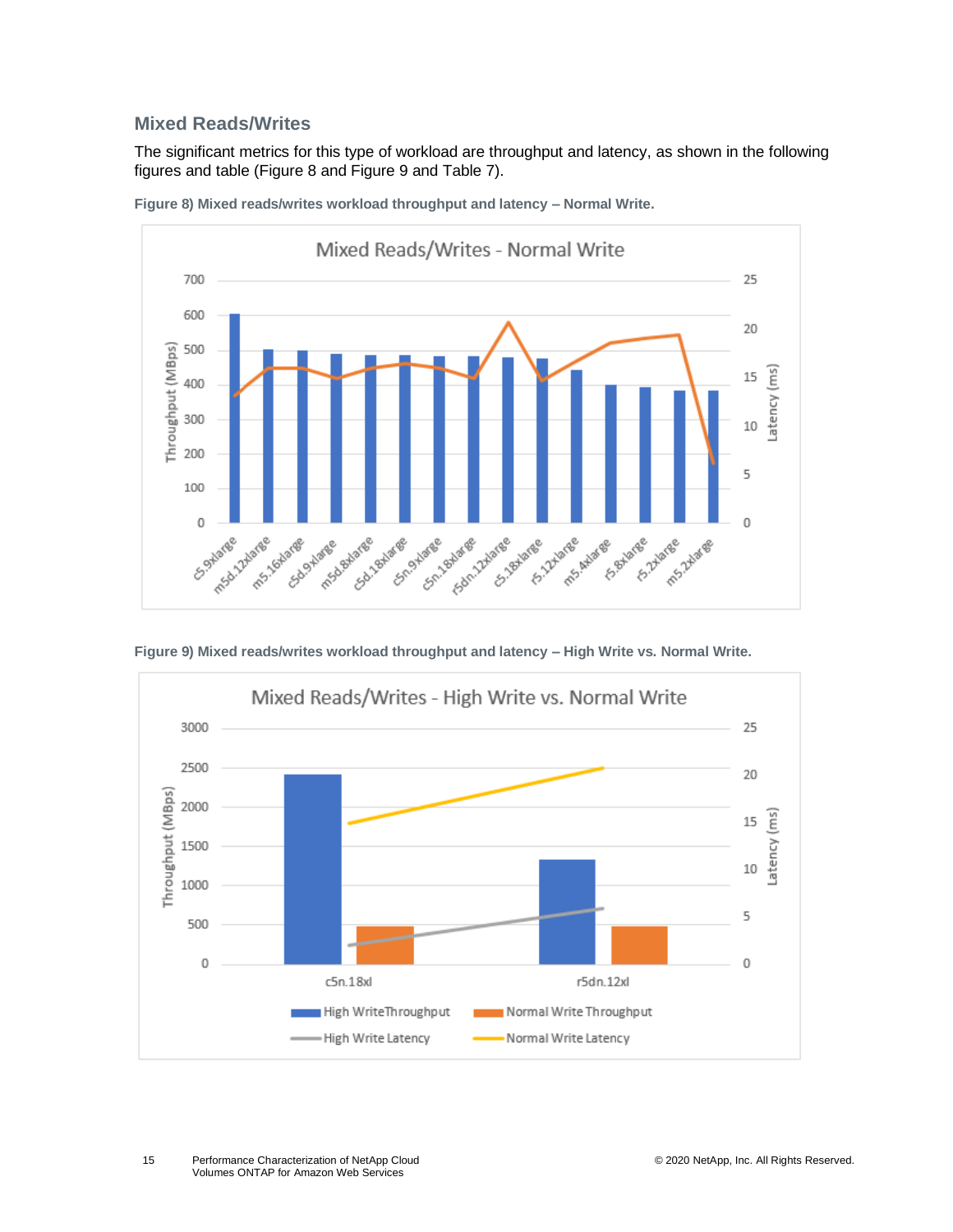<span id="page-15-1"></span>

|  |  | Table 7) Mixed reads/writes results details. |  |  |
|--|--|----------------------------------------------|--|--|
|--|--|----------------------------------------------|--|--|

| Model                        | <b>IOPS</b>    | <b>Throughput (MBps)</b> | Latency (ms) |
|------------------------------|----------------|--------------------------|--------------|
| c5.9xlarge                   | 37788          | 605                      | 13.2         |
| m5d.12xlarge                 | 31403          | 502                      | 16           |
| m5.16xlarge                  | 31274          | 500                      | 16           |
| c5d.9xlarge                  | 30618          | 490                      | 14.98        |
| m5d.8xlarge                  | 30449          | 487                      | 16           |
| c5d.18xlarge                 | 30371          | 486                      | 16.5         |
| c5n.9xlarge                  | 30295          | 485                      | 16           |
| $c$ 5n.18xlarge <sup>1</sup> | 30265 (151271) | 484 (2420)               | 15(2)        |
| r5dn.12xlarge <sup>1</sup>   | 30085 (83415)  | 481 (1334)               | 20.8(5.9)    |
| c5.18xlarge                  | 29812          | 477                      | 14.72        |
| r5.12xlarge                  | 27714          | 443                      | 16.72        |
| m5.4xlarge                   | 25103          | 402                      | 18.65        |
| r5.8xlarge                   | 24556          | 393                      | 19.09        |
| r5.2xlarge                   | 24059          | 385                      | 19.45        |
| m5.2xlarge                   | 23991          | 384                      | 6.2          |

1. High write speed values in parenthesis.

### <span id="page-15-0"></span>**4.2 High Availability**

The following figures and tables describe the performance metrics of Cloud Volumes ONTAP for AWS in a high availability (HA) pair as an active-active configuration deployed in a single availability zone. Results displayed are the sum of both nodes in the HA pair.

### **Random Reads**

The significant metrics for this type of workload are IOPS and latency, as shown in the following figure and table [\(Figure 10](#page-16-1) and [Table 8\)](#page-16-0).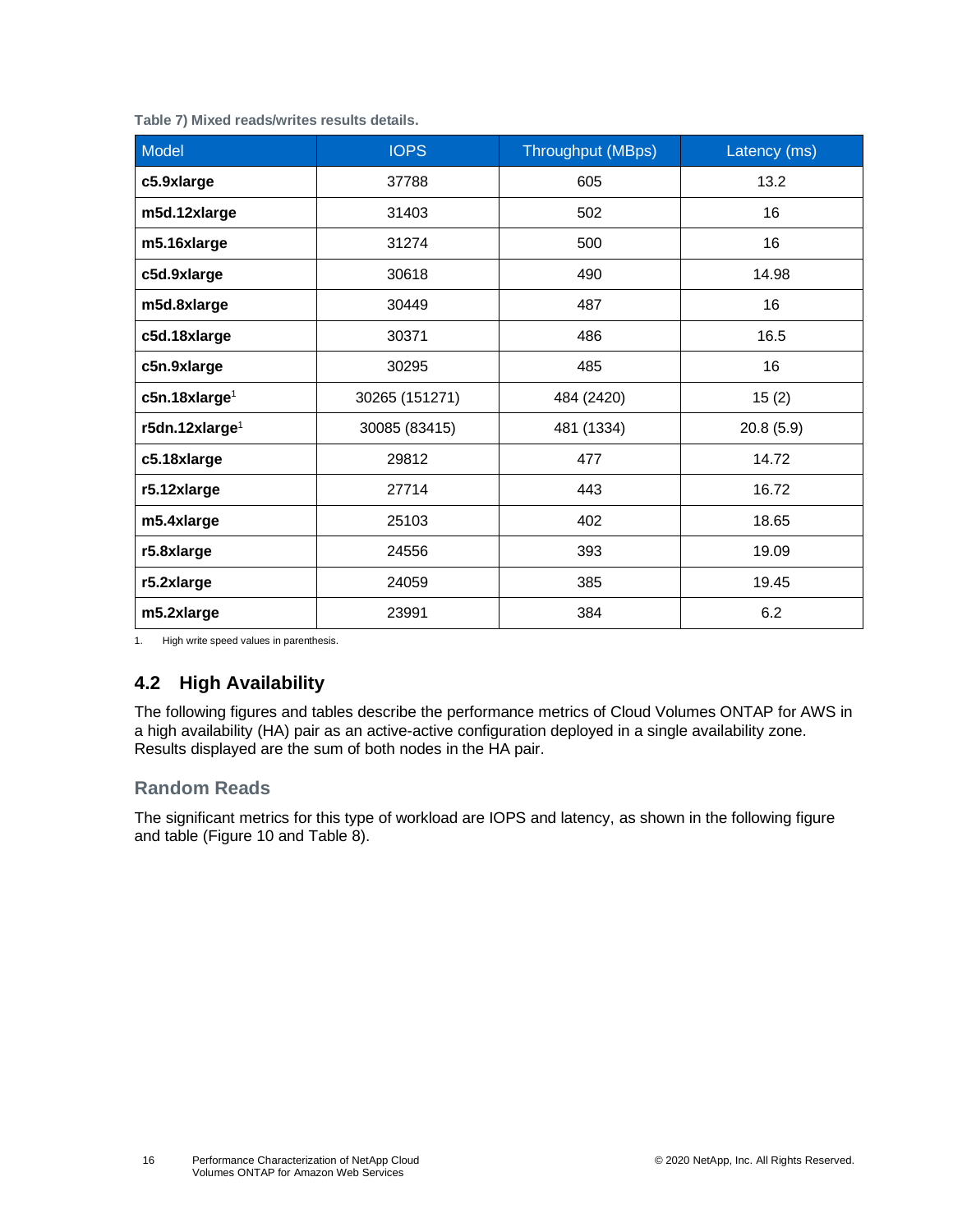<span id="page-16-1"></span>



#### <span id="page-16-0"></span>**Table 8) Random reads results details.**

| Model         | <b>IOPS</b> | <b>Throughput (MBps)</b> | Latency (ms) |
|---------------|-------------|--------------------------|--------------|
| c5d.18xlarge  | 542012      | 2168                     | 0.29         |
| m5d.12xlarge  | 502212      | 2009                     | 1.02         |
| m5d.8xlarge   | 367894      | 1472                     | 1.85         |
| r5dn.12xlarge | 353734      | 1415                     | 2.26         |
| r5.12xlarge   | 352144      | 1409                     | 2.57         |
| m5.16xlarge   | 309754      | 1239                     | 2.83         |
| c5n.18xlarge  | 267360      | 1069                     | 3.1          |
| c5n.9xlarge   | 217368      | 869                      | 4.21         |
| r5.8xlarge    | 216202      | 865                      | 4.12         |
| c5.9xlarge    | 210914      | 844                      | 4.33         |

### **4.2.2 Transactional/OLTP**

The significant metrics for this type of workload are IOPS and latency, as shown in the following figure and table [\(Figure 11](#page-17-1) and [Table 9\)](#page-17-0).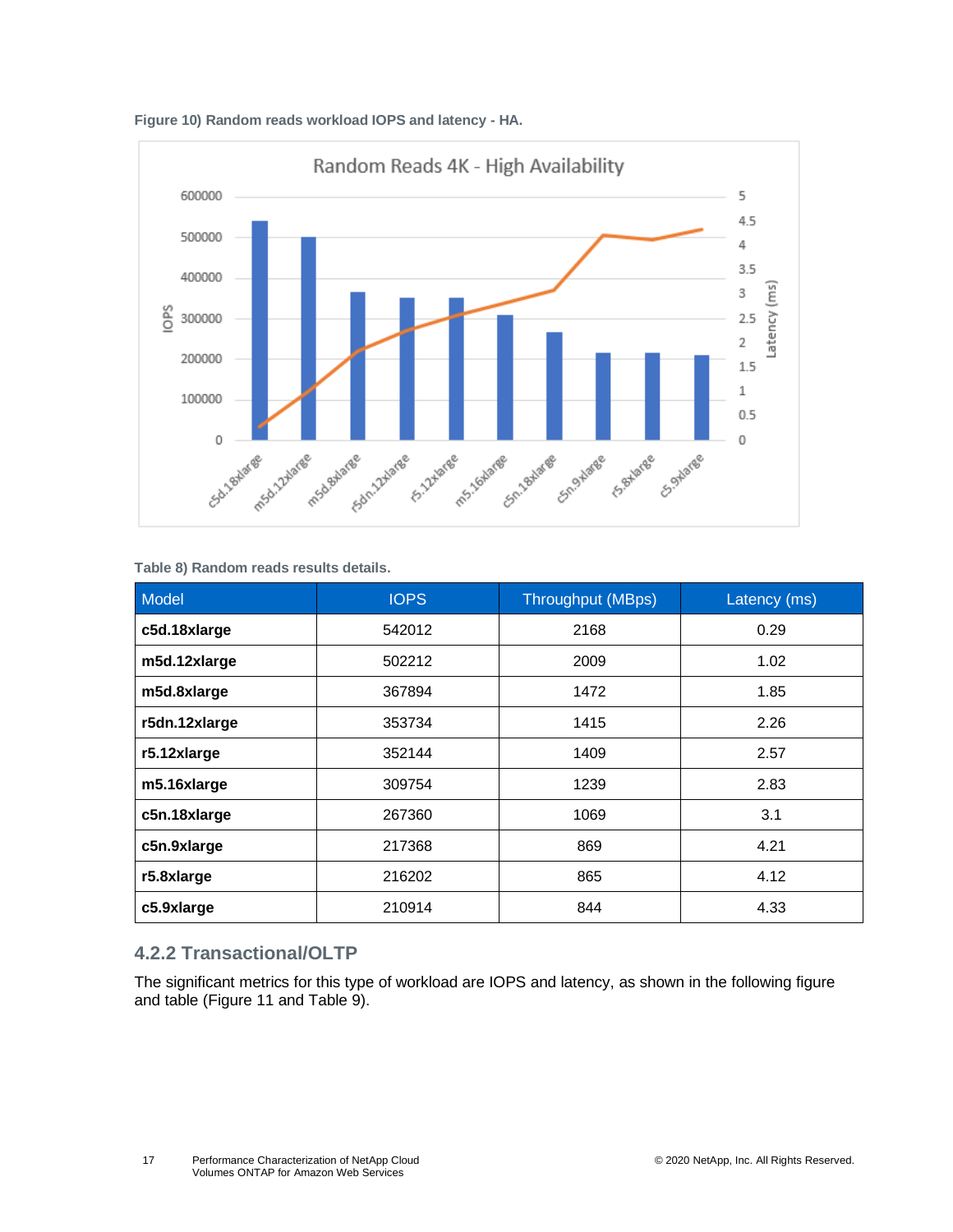

<span id="page-17-1"></span>**Figure 11) Transactional/OLTP workload IOPS and latency - HA.**

<span id="page-17-0"></span>**Table 9) Transactional/OLTP results details - HA.**

| Model         | <b>IOPS</b> | <b>Throughput (MBps)</b> | Latency (ms) |
|---------------|-------------|--------------------------|--------------|
| c5.9xlarge    | 166352      | 1331                     | 5.25         |
| r5.12xlarge   | 162506      | 1300                     | 5.37         |
| m5d.12xlarge  | 157636      | 1261                     | 5.54         |
| c5d.18xlarge  | 157466      | 1260                     | 5.25         |
| c5n.9xlarge   | 154934      | 1239                     | 5.85         |
| m5.16xlarge   | 152418      | 1219                     | 5.78         |
| c5n.18xlarge  | 148458      | 1188                     | 5.68         |
| m5d.8xlarge   | 146626      | 1173                     | 5.72         |
| r5dn.12xlarge | 141016      | 1128                     | 6.39         |
| r5.8xlarge    | 130118      | 1041                     | 6.86         |

#### **Sequential Reads**

The significant metric for this type of workload is throughput, as shown in the following figure and table [\(Figure 12](#page-18-1) and [Table 10\)](#page-18-0).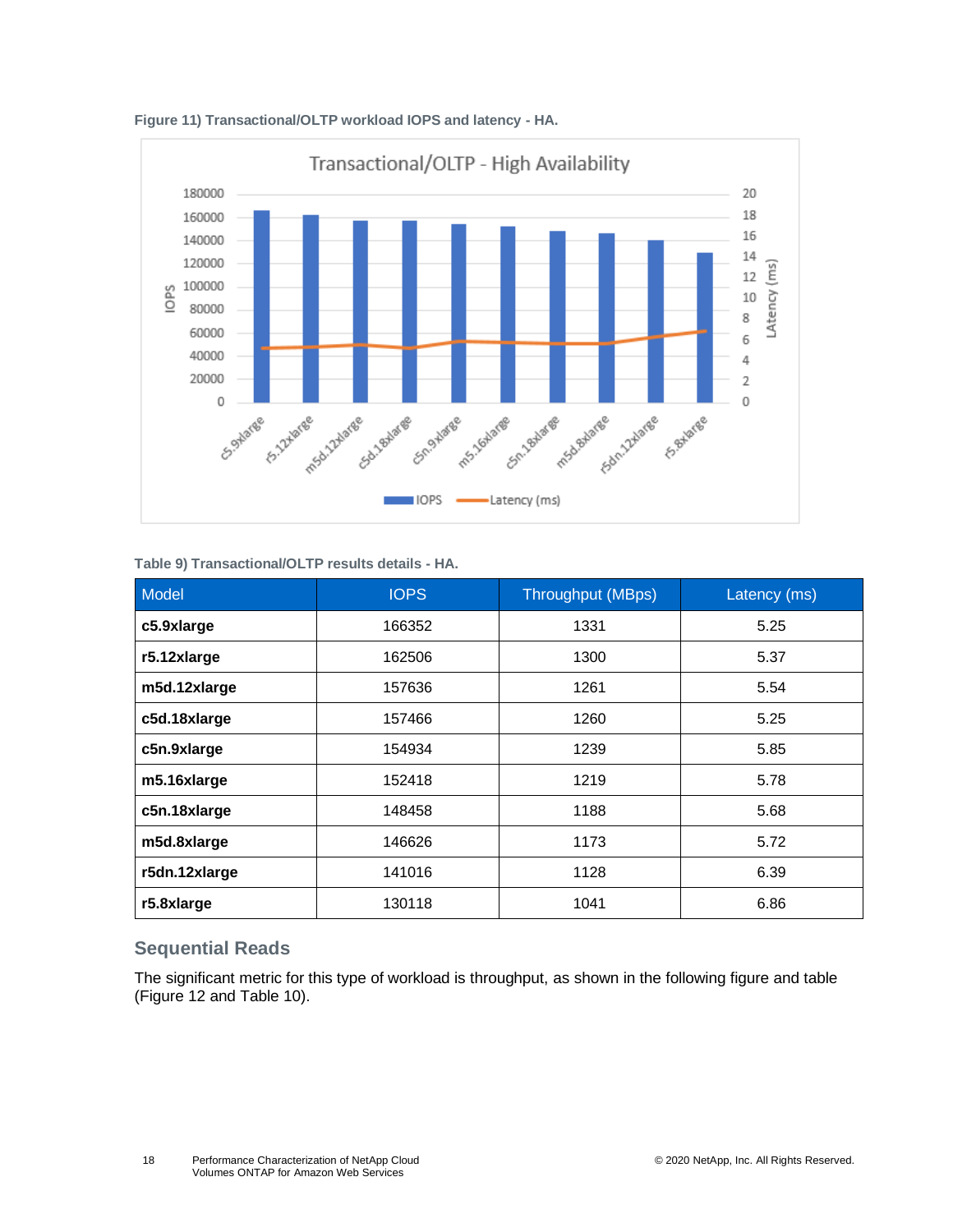<span id="page-18-1"></span>**Figure 12) Sequential reads throughput - HA.**



#### <span id="page-18-0"></span>**Table 10) Sequential reads results details – HA.**

| Model         | <b>IOPS</b> | <b>Throughput (MBps)</b> | Latency (ms) |
|---------------|-------------|--------------------------|--------------|
| c5n.9xlarge   | 140198      | 8973                     | 2.81         |
| r5dn.12xlarge | 133472      | 8542                     | 4.68         |
| c5n.18xlarge  | 120786      | 7730                     | 3.9          |
| c5d.18xlarge  | 92392       | 5913                     | 2.74         |
| m5.16xlarge   | 76334       | 4885                     | 2.04         |
| r5.12xlarge   | 45828       | 2933                     | 0.11         |
| m5d.12xlarge  | 45726       | 2926                     | 0.41         |
| c5.9xlarge    | 44526       | 2850                     | 0.73         |
| r5.8xlarge    | 39594       | 2534                     | 0.18         |
| m5d.8xlarge   | 38272       | 2449                     | 0.71         |

### **Sequential Writes**

The significant metric for this type of workload is throughput, as shown in the following figure and table [\(Figure 13](#page-19-1) and [Table 11\)](#page-19-0).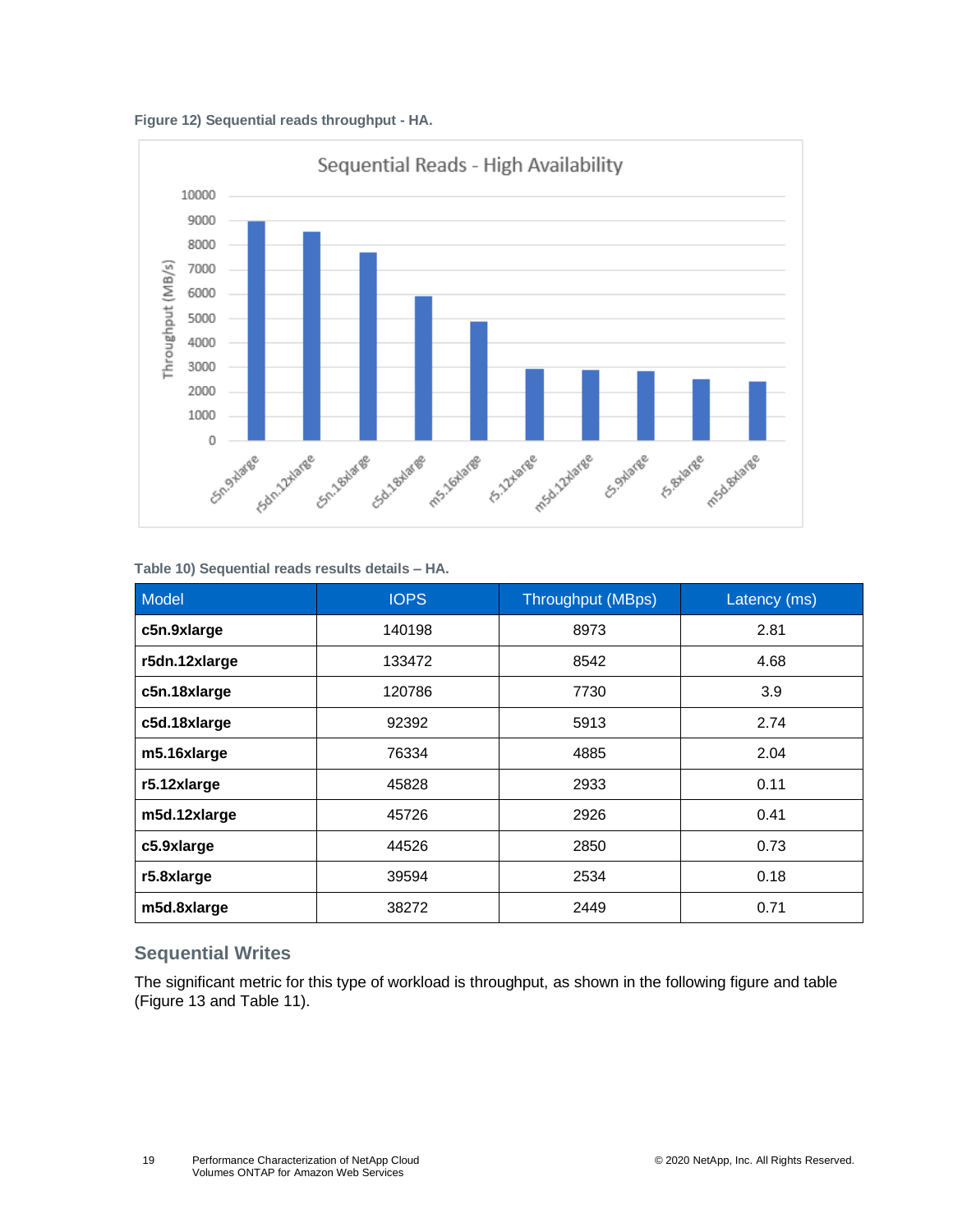<span id="page-19-1"></span>



#### <span id="page-19-0"></span>**Table 11) Streaming writes results details - HA.**

| Model         | <b>IOPS</b> | <b>Throughput (MBps)</b> | Latency (ms) |
|---------------|-------------|--------------------------|--------------|
| c5n.9xlarge   | 14010       | 897                      | 37.64        |
| c5n.18xlarge  | 12904       | 826                      | 41.3         |
| m5.16xlarge   | 12140       | 777                      | 44.56        |
| m5d.12xlarge  | 11792       | 755                      | 72.17        |
| r5.12xlarge   | 11010       | 705                      | 47.39        |
| c5d.18xlarge  | 10556       | 676                      | 53.84        |
| c5.9xlarge    | 10402       | 666                      | 49.92        |
| m5d.8xlarge   | 10050       | 643                      | 50.36        |
| r5dn.12xlarge | 9922        | 635                      | 53.84        |
| r5.8xlarge    | 9146        | 585                      | 91.58        |

#### **Mixed Reads/Writes**

The significant metrics for this type of workload are throughput and latency, as shown in the following figure and table [\(Figure 14](#page-20-2) and [Table 12\)](#page-20-1).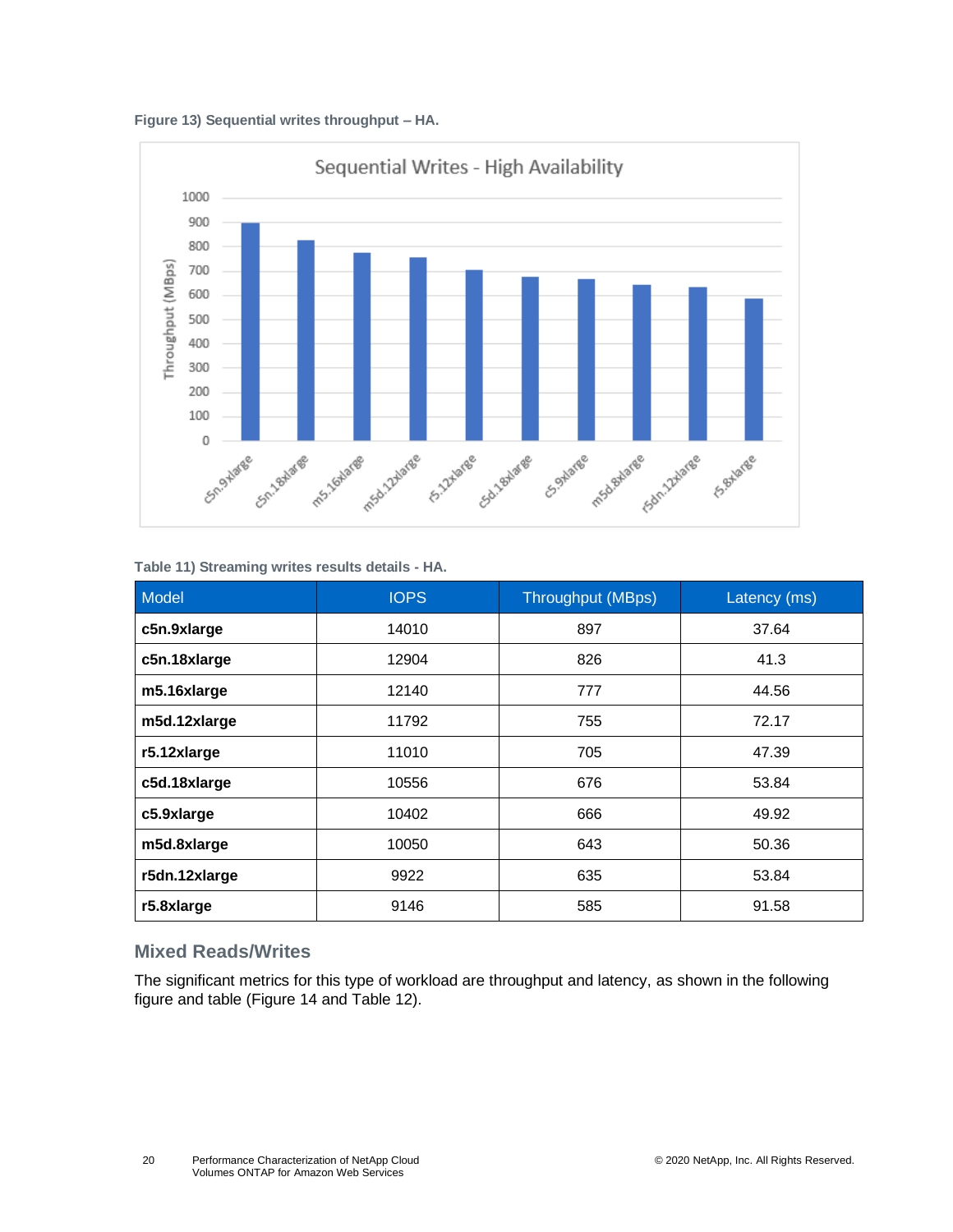

<span id="page-20-2"></span>**Figure 14) Mixed reads/writes workload throughput and latency – HA.**

#### <span id="page-20-1"></span>**Table 12) Mixed reads/writes results details - HA.**

| Model         | <b>IOPS</b> | <b>Throughput (MBps)</b> | Latency (ms) |
|---------------|-------------|--------------------------|--------------|
| c5.9xlarge    | 54320       | 869                      | 16.56        |
| r5.12xlarge   | 53134       | 850                      | 17.46        |
| m5d.12xlarge  | 51146       | 818                      | 17.99        |
| c5n.18xlarge  | 49790       | 797                      | 17.72        |
| c5n.9xlarge   | 48120       | 770                      | 19.53        |
| m5d.8xlarge   | 47890       | 766                      | 19.24        |
| m5.16xlarge   | 47294       | 757                      | 19.4         |
| c5d.18xlarge  | 45450       | 727                      | 16.79        |
| r5dn.12xlarge | 42122       | 674                      | 19.15        |
| r5.8xlarge    | 41418       | 663                      | 22.37        |

# <span id="page-20-0"></span>**Acknowledgments**

The author gratefully acknowledges the contributions that were made to this technical report by key NetApp team members: Ofir Dagan, Ishai Avramovich, Oryan Rachum, Aviv Degani, Michele Pardini, and Yuval Kalderon. My sincere appreciation and thanks go to all these individuals, who designed and performed the assessments and provided the insight and expertise that greatly assisted in the creation of this paper.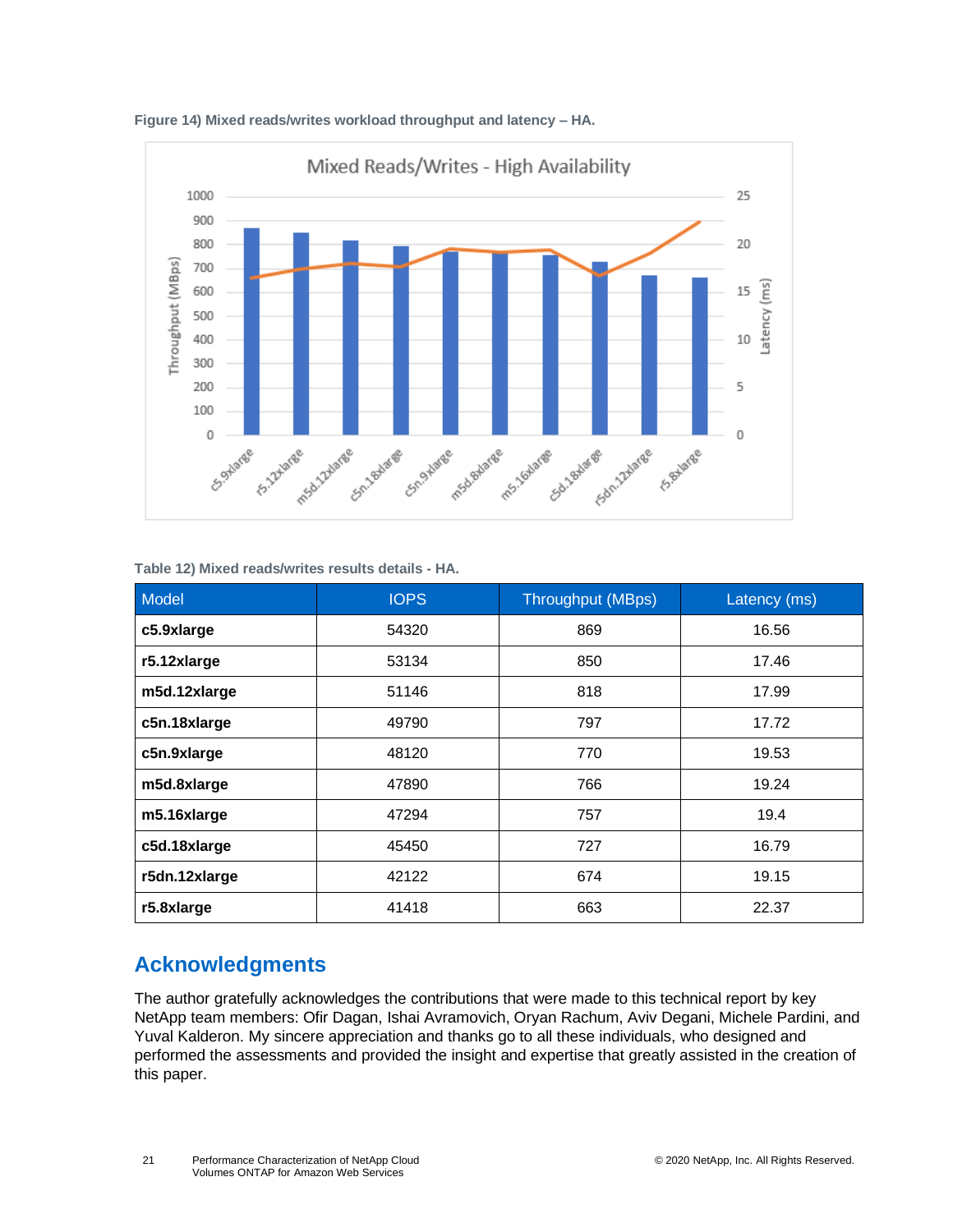# <span id="page-21-0"></span>**Where to Find Additional Information**

To learn more about the information that is described in this document, review the following documents or websites:

- Cloud Volumes ONTAP (features, architecture, TCO calculator, pricing, and more) <https://cloud.netapp.com/ontap-cloud>
- NetApp Cloud Manager and Cloud Volumes ONTAP documentation <https://docs.netapp.com/us-en/occm/>
- Getting Started with Cloud Volumes ONTAP for AWS [https://docs.netapp.com/us-en/occm/task\\_getting\\_started\\_aws.html](https://docs.netapp.com/us-en/occm/task_getting_started_aws.html)
- Enabling Flash Cache on Cloud Volumes ONTAP in AWS [https://docs.netapp.com/us-en/occm/task\\_enabling\\_flash\\_cache.html#whats-flash-cache](https://docs.netapp.com/us-en/occm/task_enabling_flash_cache.html#whats-flash-cache)
- Planning your Cloud Volumes ONTAP write speed [https://docs.netapp.com/us-en/occm/task\\_planning\\_your\\_config.html#choosing-a-write-speed](https://docs.netapp.com/us-en/occm/task_planning_your_config.html#choosing-a-write-speed)
- **Latest FIO documentation** <https://fio.readthedocs.io/en/latest/>
- Amazon EBS features <https://aws.amazon.com/ebs/features/>
- Amazon EC2 Instance Types <https://aws.amazon.com/ec2/instance-types/>
- Cloud Manager Deploy and Manage NetApp Cloud Data Services in AWS Marketplace <https://aws.amazon.com/marketplace/pp/B07QX2QLXX>

# <span id="page-21-1"></span>**Version History**

| Version     | Date             | <b>Document Version History</b>                                                                         |
|-------------|------------------|---------------------------------------------------------------------------------------------------------|
| Version 3   | April 2020       | Revision of performance with Cloud Volumes ONTAP 9.7 for<br>AWS                                         |
| Version 2.3 | Jan 2019         | Updated performance with Cloud Volumes ONTAP 9.5                                                        |
| Version 2.2 | <b>July 2018</b> | Updated performance with Cloud Volumes ONTAP 9.4<br>Updated instance types<br>Added Tiering performance |
| Version 2.1 | February 2018    | Updated performance with Cloud Volumes ONTAP 9.3                                                        |
| Version 2.0 | June 2017        | Updated performance with Cloud Volumes ONTAP 9.2 Added<br>performance of high availability              |
| Version 1.2 | May 2017         | <b>Additional tests</b>                                                                                 |
| Version 1.1 | January 2016     | Updated with tests of additional instance types                                                         |
| Version 1.0 | February 2015    | Initial release                                                                                         |